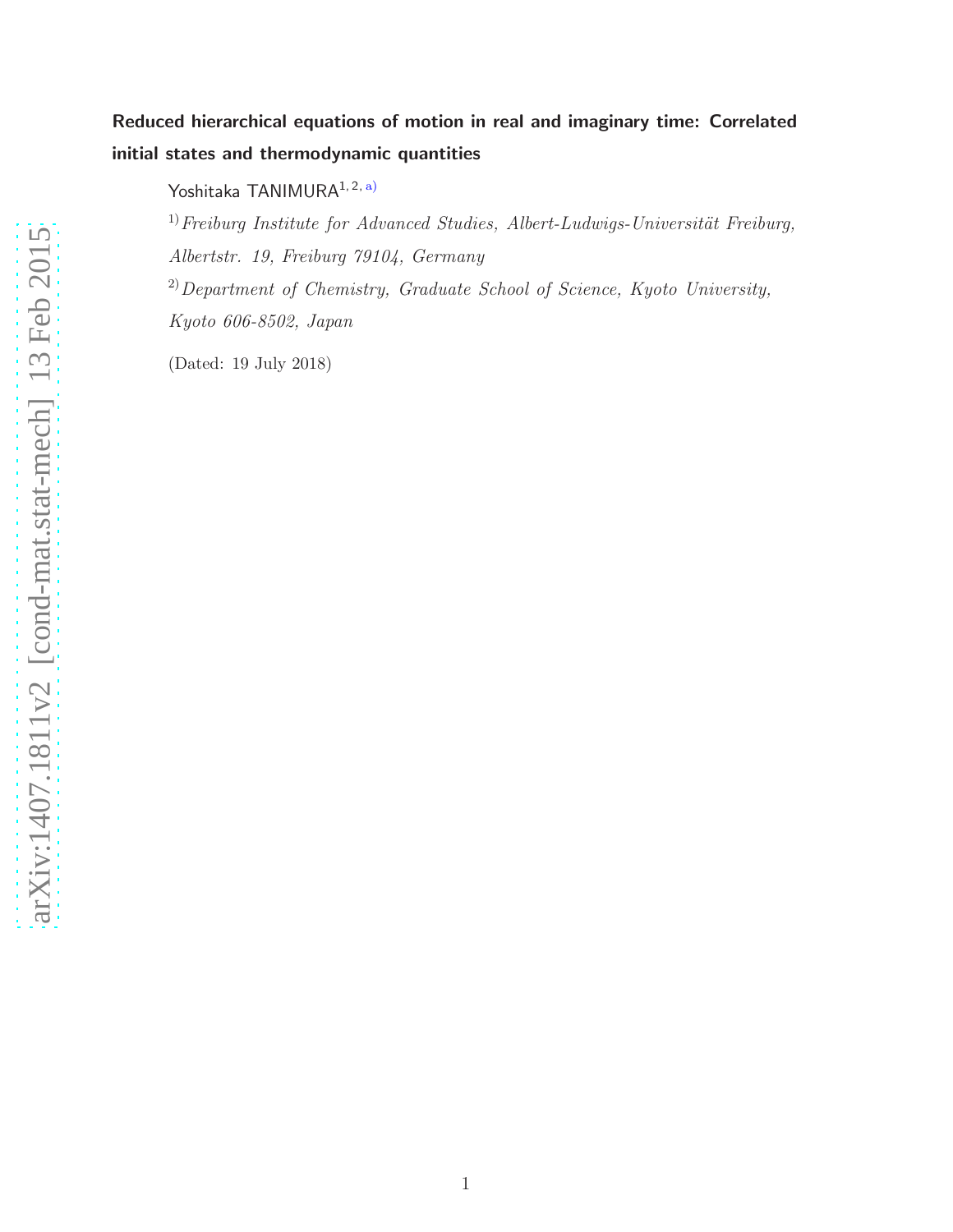For a system strongly coupled to a heat bath, the quantum coherence of the system and the heat bath plays an important role in the system dynamics. This is particularly true in the case of non-Markovian noise. We rigorously investigate the influence of system-bath coherence by deriving the reduced hierarchal equations of motion (HEOM), not only in real time, but also in imaginary time, which represents an inverse temperature. It is shown that the HEOM in real time obtained when we include the system-bath coherence of the initial thermal equilibrium state possess the same form as those obtained from a factorized initial state. We find that the difference in behavior of systems treated in these two manners results from the difference in initial conditions of the HEOM elements, which are defined in path integral form. We also derive HEOM along the imaginary time path to obtain the thermal equilibrium state of a system strongly coupled to a non-Markovian bath. Then, we show that the steady state hierarchy elements calculated from the real-time HEOM can be expressed in terms of the hierarchy elements calculated from the imaginarytime HEOM. Moreover, we find that the imaginary-time HEOM allow us to evaluate a number of thermodynamic variables, including the free energy, entropy, internal energy, heat capacity, and susceptibility. The expectation values of the system energy and system-bath interaction energy in the thermal equilibrium state are also evaluated.

## PACS numbers: Valid PACS appear here

Keywords: quantum dissipative dynamics, nonperturbative theory, correlated initial conditions

a)Electronic mail: tanimura@kuchem.kyoto-u.ac.jp.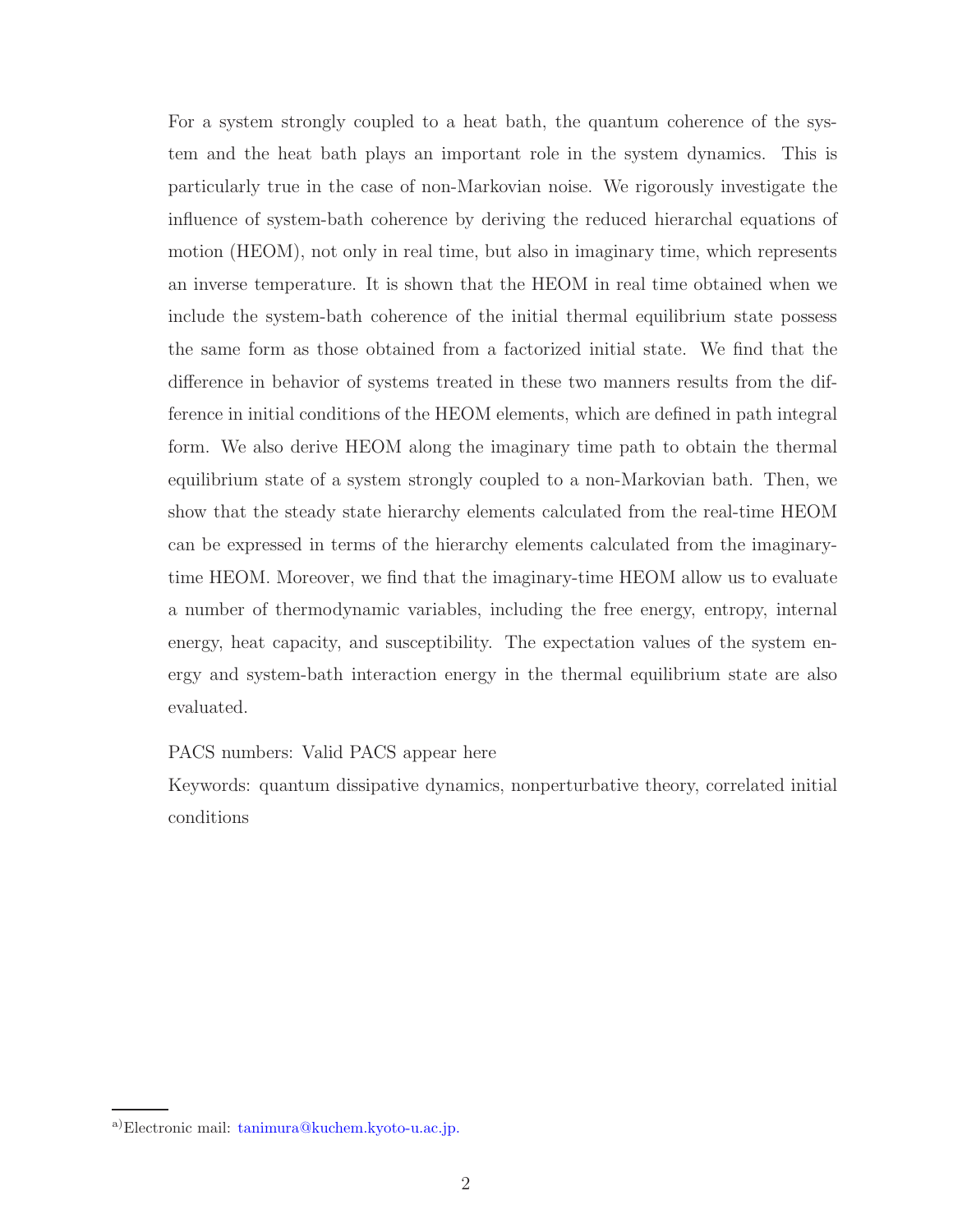## I. INTRODUCTION

Quantum open systems have been a subject of fundamental interest for many years. Problems in this category include those of understanding how the irreversibility of time appears in system dynamics, why macroscopic systems can be treated with classical mechanics instead of quantum mechanics, how wave functions collapse as a result of measurements done with macroscopic instruments, and why and how quantum systems approach a thermal equilibrium state through interaction with their environments.<sup>1-4</sup> Theories of quantum open systems have also been used to construct models of practical interest, in particular to account for line shapes in EPR,  $NMR^{5,6}$  and laser spectra,<sup>7</sup> to evaluate chemical reaction rates<sup>8</sup> and electron and charge transfer rates<sup>9,10</sup> in chemical physics, and to explore the lifetimes of quantum entanglement states in quantum information theory.<sup>11</sup>

The phenomena mentioned above arise from the unavoidable interaction of a system with its environment. In the quantum mechanical case, dissipative systems are often modeled as main systems coupled to heat-bath degrees of freedom at finite temperature. This coupling gives rise to thermal fluctuations and dissipation that drive the systems toward the thermal equilibrium state. The heat-bath degrees of freedom are then reduced using such methods as the projection operator method and the path integral method.

The projection operator approach is effective if the interaction between the system and the bath is weak. If one further assumes that the correlation time of the noise arising from the interaction with the bath is very short (the Markovian assumption), equations of motion for the density matrix elements can be derived, and these can be solved numerically. The most commonly used equations of this kind are the quantum master equations<sup>3,4</sup> and the Redfield equation.<sup>5</sup> It has been proven, however, that quantum master equations and the Redfield equation do not satisfy the necessary positivity condition.<sup>12–15</sup> Careful analyses addressing this problem have been carried out by several researchers.<sup>16,17</sup> As a method to preserve positivity, the rotating wave approximation (RWA), which modifies the interaction between the system and the heat bath, has been applied.<sup>18,19</sup> However, this may alter the thermal equilibrium state as well as the dynamics of the original total Hamiltonian. Then, building on these results, it was shown that the violation of the positivity condition results from the Markovian assumption. Specifically, it was found that even if the dissipation process is Markovian, the fluctuation process may not be, because it must satisfy the fluctuation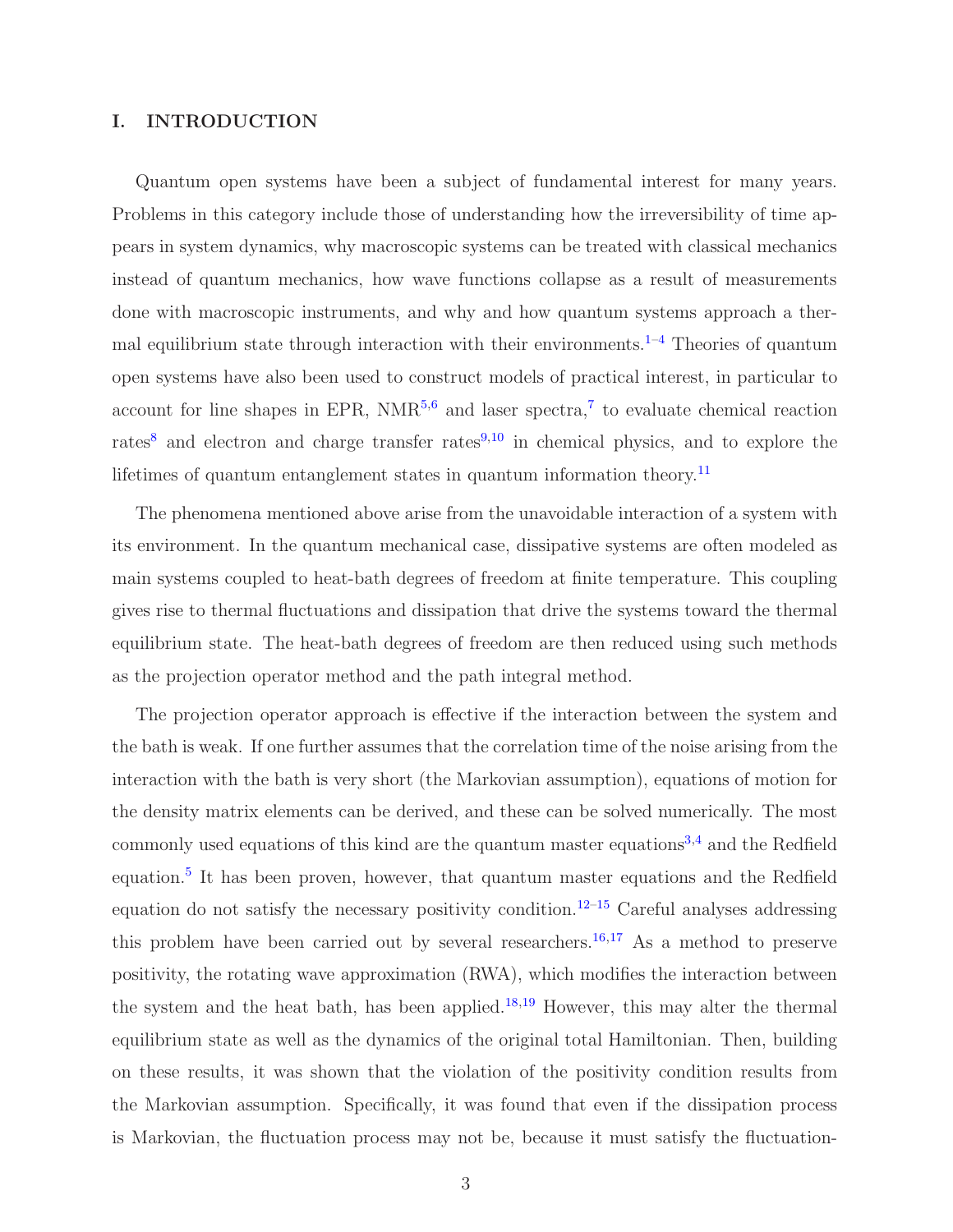dissipation theorem.<sup>20</sup>

The time convolution-less (TCL) master equation has a wider range of applicability than the quantum master equations and Redfield equation, because it allows the system-bath interaction to be non-perturbative and fluctuation and dissipation to be non-Markovian.<sup>21,22</sup> In order for a non-perturbative treatment to be possible, however, the system Hamiltonian and the bath interactions of the TCL equation must commute.<sup>23,24</sup> Thus, the TCL equation cannot be used to treat many important problems involving molecules, atoms, and spins driven by a time-dependent laser or magnetic field. In addition, because of the factorized nature of the system-bath interaction, in the case of a non-commuting excitation, the TCL equation cannot be used to calculate nonlinear response functions of the system operator involved in the optical multidimensional spectrum.25,26

Path integral Monte Carlo simulations do not have the limitations of any of the approaches discussed above, and for this reason, they are capable of incorporating imaginary path integrals and unfactorized initial conditions more easily, but this approach is computationally heavy, because the number of paths to be evaluated grows rapidly with time, while sampling fails due to the phase cancellation of wave functions.<sup>27–29</sup> Much effort has been made to extend the applicability of this method.<sup>30–35</sup> Because this approach can easily incorporate the semi-classical approximation in the bath, it may have an advantage in the study of polyatomic systems treated in multi-dimensional coordinates, but applications to this point incorporating full quantum dynamics have been limited to relatively small systems.

Many of the above-mentioned limitations can be overcome with the hierarchal equations of motion (HEOM) for the reduced density matrix, which are derived by differentiating the reduced density matrix elements defined by path integrals.<sup>20</sup> This approach was introduced to investigate the connection between the phenomenological stochastic Liouville equation and the dynamical Hamiltonian theory, and was originally limited to the case in which the spectral distribution function takes the Drude form (i.e., the Ohmic form with a Lorentzian cutoff) and the bath temperature is high. $36$  However, with the inclusion of low temperature corrections terms, this temperature limitation has been eliminated.<sup>37-40</sup> In addition, with the extension of the dimension of the hierarchy, this approach is capable of treating a great variety of spectral distribution functions.  $41-48$  This formalism is valuable because it can treat not only strong system-bath coupling but also quantum coherence between the system and bath, which is essential to calculate nonlinear response functions. The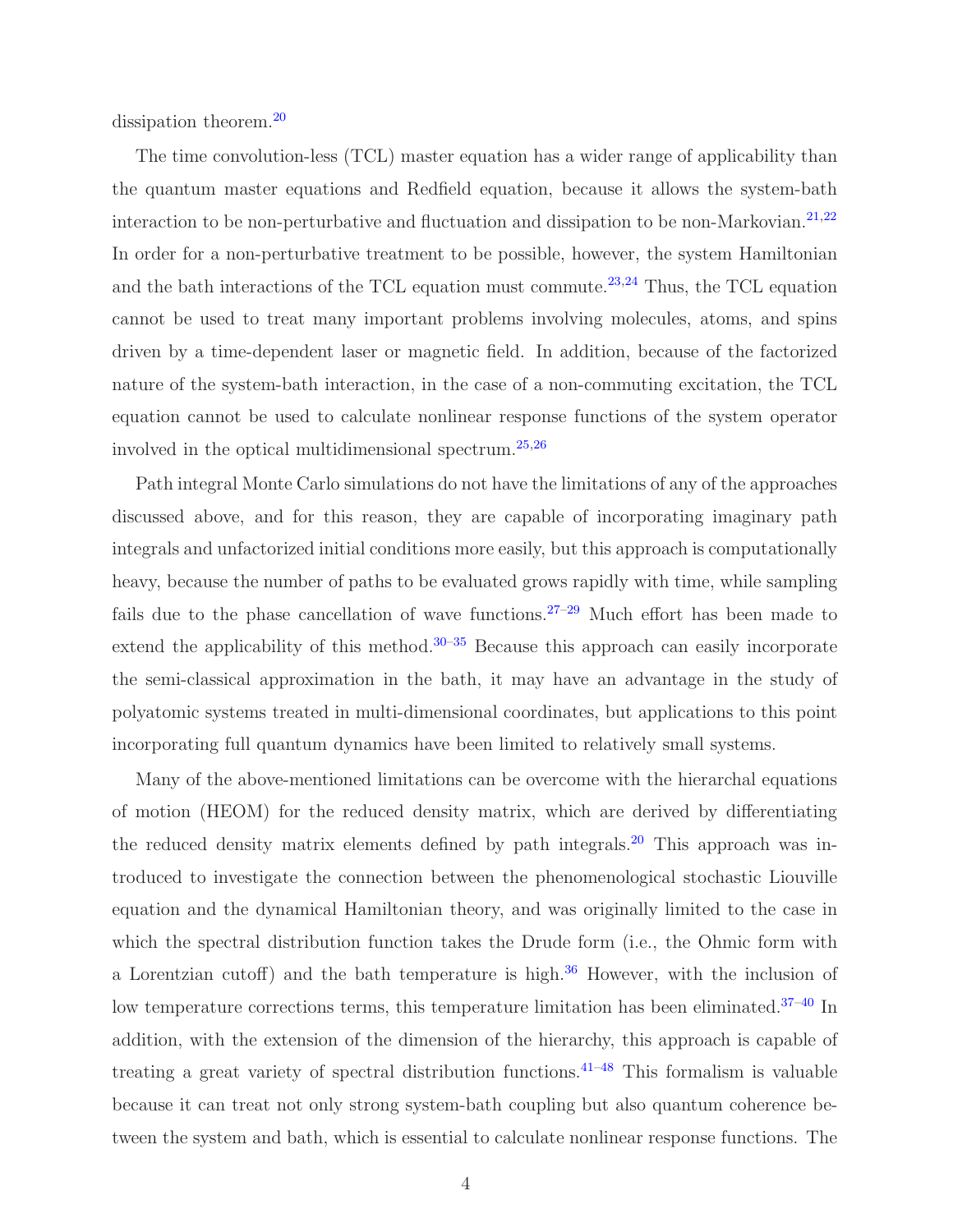system-bath coherence becomes particularly important if the bath interaction is regarded as non-Markovian, as was found from nonlinear optical measurements in the late 1980s, when laser technology reached the femto-second time scale, which is much shorter than the noise correlation time of environmental molecules.<sup>7</sup> The HEOM approach has been used to study such problems, which include multi-dimensional spectroscopy.  $49-60$  Recently, it was shown that system-bath coherence also plays an important role in calculations of quantum measures involving concurrence<sup>11</sup> and non-Markovianity<sup>61</sup> under multiple external perturbations.<sup>62–64</sup>

Because the HEOM approach is computationally heavy, a variety of methods have been developed to study dissipative dynamics in realistic situations.<sup>65–72</sup> It has been applied to the study of multi-dimensional vibrational spectroscopies,  $52-55$  photosynthetic antenna systems,<sup>58–60,73–76</sup> fermion systems,<sup>77–79</sup> quantum ratchets,<sup>80</sup> resonant tunneling diodes,<sup>81,82</sup> and dissociation of tightly bounded electron-hole pairs.<sup>83</sup>

While the applicability of the HEOM approach continues to expand, the basic nature of the hierarchy elements has not been thoroughly explored. The purpose of this paper is to investigate the role of correlated initial equilibrium states in the HEOM formalism. Until this time, the HEOM have been derived by assuming a factorized initial state,  $\hat{\rho}_{tot} = \exp[-\beta \hat{H}_A] \exp[-\beta \hat{H}_B],$  at inverse temperature  $\beta$ , where  $\hat{H}_A$  and  $\hat{H}_B$  are the system and bath Hamiltonians, respectively, while the true thermal equilibrium state of the system is given by  $\hat{\rho}_{tot} = \exp[-\beta(\hat{H}_A + \hat{H}_I + \hat{H}_B)],$  where  $\hat{H}_I$  is the system-bath interaction. The difference between the factorized and correlated initial states becomes large for strong  $\hat{H}_I$ . Analysis based on an analytic solution of a Brownian oscillator system indicates that even if we start from a factorized initial state, the system reaches the true equilibrium state,  $tr_B\{\exp[-\beta(\hat{H}_A + \hat{H}_I + \hat{H}_B)]\}$ , through transient phenomena arising from the factorized initial state, for example phenomena known as initial sweeping.<sup>84–86</sup> With the HEOM approach, we have run the HEOM program until all of the hierarchy elements reach the steady state and then used these elements as the initial conditions of the correlated thermal equilibrium state. The accuracy of this method has been confirmed by analyzing multi-dimensional spectra obtained with it.<sup>53</sup> Nevertheless, it would be interesting to derive the HEOM starting from a correlated initial thermal state in order to obtain an analytically derived expression for the system-bath coherence in the HEOM formalism. Moreover, with a simple generalization, we can also derive the HEOM in imaginary time, which corresponds to the inverse temperature. We show that the imaginary-time HEOM is convenient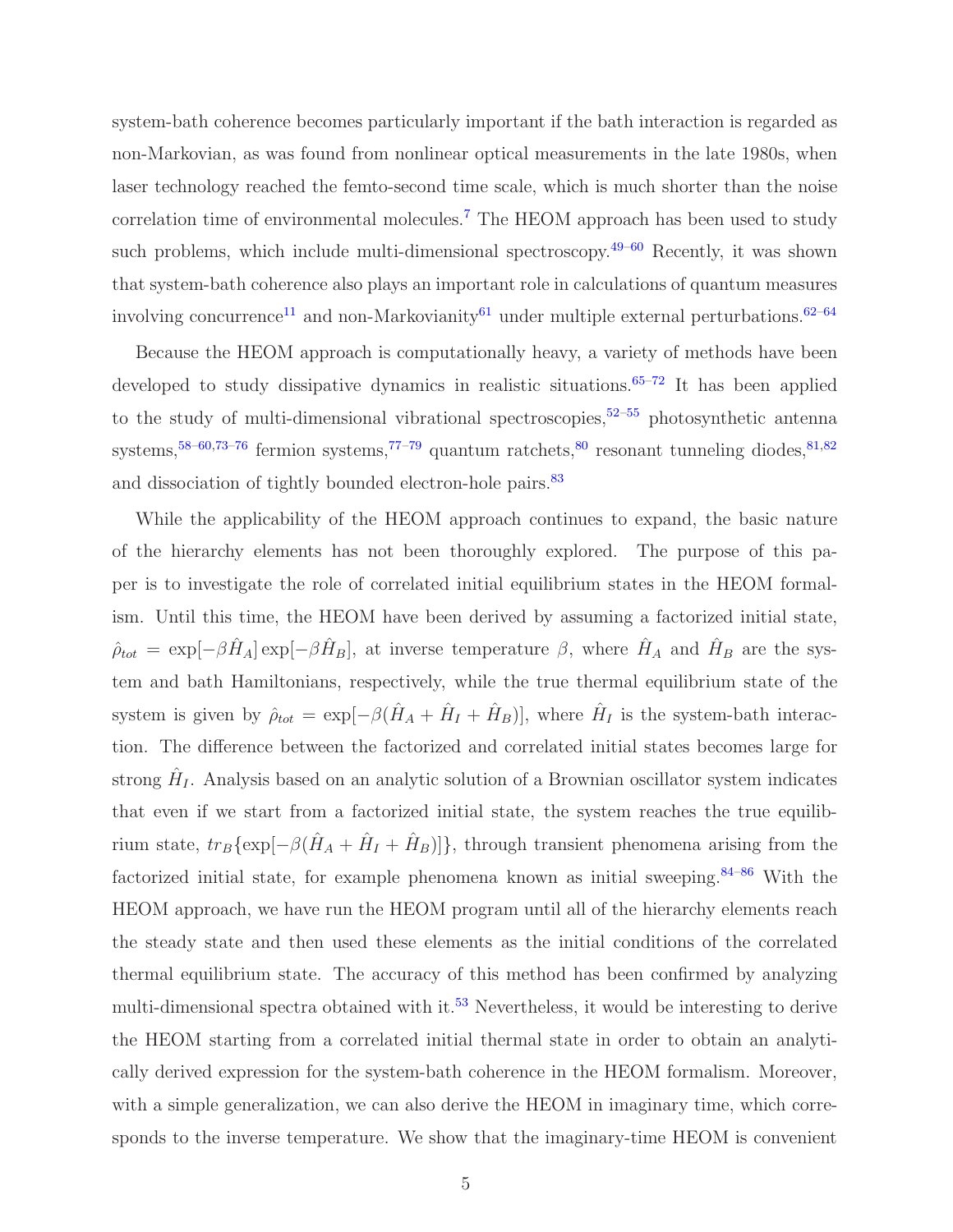for obtaining correlated thermal equilibrium states and the thermodynamic variables of the reduced system.

The organization of the paper is as follows. In Sec. II we present a model Hamiltonian and its influence functional with correlated initial states. In Sec. III, we derive the HEOM from the density matrix elements using the influence functional formalism with the correlated initial states given in Sec. II. In Sec. IV, we derive the imaginary-time HEOM, which is convenient for evaluating correlated thermal equilibrium states and the thermodynamic quantities of the system. In Sec. V, to confirm the validity and numerical efficiency of our approach, we report the results of numerical integrations of the HEOM carried out over real time and imaginary time for a spin-boson system and compare their results. Thermodynamic variables and expectation values for the spin-boson system are also calculated as a demonstration. Section VI is devoted to concluding remarks.

## II. INFLUENCE FUNCTIONAL WITH CORRELATED INITIAL STATES

We consider a situation in which the system interacts with a heat bath that gives rise to dissipation and fluctuation in the system. To illustrate this, let us consider a Hamiltonian expressed as

$$
\hat{H}_{tot} = \hat{H}_A + \hat{H}_I + \hat{H}_B,\tag{1}
$$

where  $\hat{H}_A \equiv H_A(\hat{a}^+, \hat{a}^-)$  is the Hamiltonian of the system, denoted by A, defined by the creation and annihilation operators  $\hat{a}^+$  and  $\hat{a}^-$ . The bath degrees of freedom are treated as an ensemble of harmonic oscillators,

$$
\hat{H}_B = \sum_j \left( \frac{\hat{p}_j^2}{2m_j} + \frac{1}{2} m_j \omega_j^2 \hat{x}_j^2 \right),\tag{2}
$$

with the momentum, position, mass, and frequency of the *j*th bath oscillator given by  $\hat{p}_j$ ,  $\hat{x}_j$ ,  $m_j$  and  $\omega_j$ , respectively. The system-bath interaction is given by

$$
\hat{H}_I = -\hat{V}(\hat{a}^+, \hat{a}^-) \sum_j \alpha_j \hat{x}_j,\tag{3}
$$

where  $\hat{V}(\hat{a}^+, \hat{a}^-)$  is the system part of the interaction, and  $\alpha_j$  is the coupling constant between the system and the jth oscillator.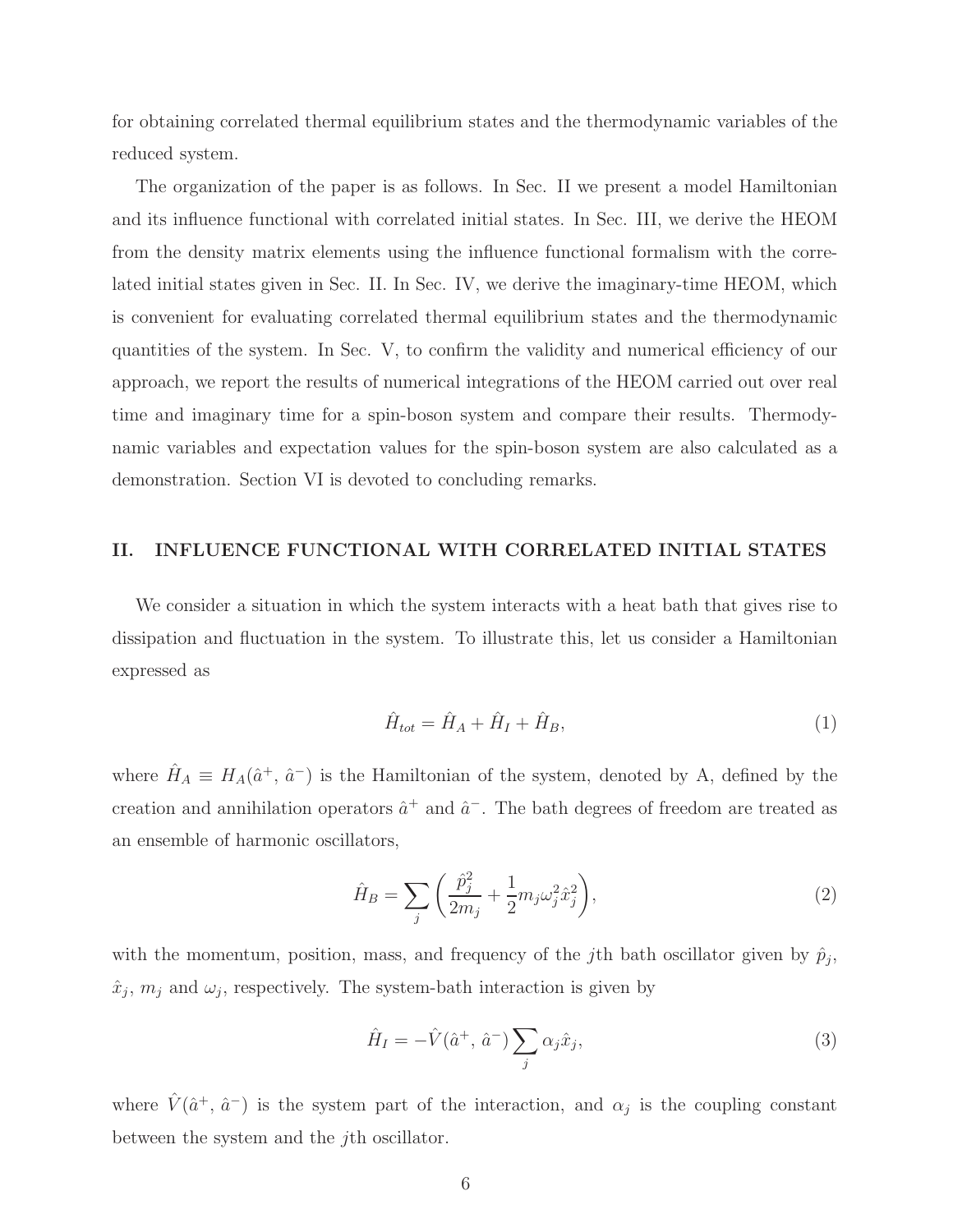The heat bath can be characterized by the spectral distribution function, defined by

$$
J(\omega) \equiv \sum_{j} \frac{\hbar \alpha_j^2}{2m_j \omega_j} \delta(\omega - \omega_j), \tag{4}
$$

and the inverse temperature,  $\beta \equiv 1/k_BT$ , where  $k_B$  is the Boltzmann constant. Note that if  $\hat{a}^+$  and  $\hat{a}^-$  respectively represent the creation and annihilation operators of spin states, the above Hamiltonian is the spin-boson Hamiltonian, $^{2,3}$  which has been studied with various approaches.5–7,27–29

Now, let us introduce the fermion coherent state  $|\phi\rangle$ , which satisfies  $\hat{a}^-|\phi\rangle = \phi|\phi\rangle$  and  $\langle \phi | \hat{a}^+ = \phi^{\dagger} \langle \phi |$ , where  $\phi$  and  $\phi^{\dagger}$  are Grassmann numbers (G-numbers).<sup>36–38</sup> Note that here we consider a two-level system, but extension to a multi-level system is also straightforward.<sup>42,43</sup> In practice, we can treat a G-number system in the same manner as a c-number system, as long as we maintain the time order of the operators in the integral. In the path integral representation, the time propagator of the wave function (the Feynman propagator) for the total system is expressed as

$$
G_{tot}(\phi^{\dagger}, \mathbf{x}, \phi_0, \mathbf{x}_0; t) = \frac{1}{N} \int_{\phi(0) = \phi_0}^{\phi(t) = \phi} D[\phi^{\dagger}(\tau)\phi(\tau)] \int_{\mathbf{x}(0) = \mathbf{x}_0}^{\mathbf{x}(t) = \mathbf{x}} D[\mathbf{x}(\tau)]
$$
  
 
$$
\times e^{\frac{i}{\hbar}S_A[\phi^{\dagger}, \phi; t] + \frac{i}{\hbar} \int_0^t d\tau \left[\frac{1}{2}m\dot{\mathbf{x}}^2(\tau) - \frac{1}{2}m\omega^2 \mathbf{x}^2(\tau) + V(\tau)\mathbf{x}(\tau)\right]},
$$
(5)

where N is the normalization constant,  $\int D[\phi^{\dagger}(\tau)\phi(\tau)]$  represents a functional integral over a set of Grassmann variables, and  $\int D[\mathbf{x}(\tau)] \equiv \prod_j \int D[x_j(\tau)]$  denotes path integrals over the bath oscillator coordinates, with  $m\dot{\mathbf{x}}^2 \equiv \sum_j m_j \dot{x}_j^2$ ,  $m\omega^2 \mathbf{x}^2 \equiv \sum_j m_j \omega_j^2 x_j^2$ , and  $V(\tau)\mathbf{x}(\tau) \equiv$  $V\left(\phi^{\dagger}(\tau), \phi(\tau)\right) \sum_{j} \alpha_j x_j(\tau)$ . Here, the action for the system's Hamiltonian,  $\hat{H}_A(\hat{a}^+,\hat{a}^-)$ , is denoted by  $S_A[\phi^{\dagger}, \phi; t] = \int_0^t d\tau L_A(\phi^{\dagger}, \phi)$ , with the Lagrangian

$$
L_A(\phi^\dagger, \phi) = i\hbar \phi^\dagger \dot{\phi} - H_A(\phi^\dagger, \phi). \tag{6}
$$

The thermal equilibrium state can also be expressed in the path integral representation by making the replacement  $i\tau/\hbar \rightarrow \tau'$  in Eq.(5). We thereby obtain

$$
\rho_{tot}^{eq}(\phi_0, \mathbf{x}_0, {\phi'}_0^{\dagger}, \mathbf{x}'_0; \beta \hbar) = \frac{1}{Z_{tot}} \int_{\bar{\phi}(0) = \phi'_0}^{\bar{\phi}(\beta \hbar) = \phi_0} D[\bar{\phi}^{\dagger}(\tau') \bar{\phi}(\tau')] \int_{\bar{\mathbf{x}}(0) = \mathbf{x}'_0}^{\bar{\mathbf{x}}(\beta \hbar) = \mathbf{x}_0} D[\bar{\mathbf{x}}(\tau')] \times e^{-\frac{1}{\hbar} \bar{S}_A[\bar{\phi}^{\dagger}, \bar{\phi}; \beta \hbar] - \frac{1}{\hbar} \int_0^{\beta \hbar} d\tau' \left[\frac{1}{2} m \dot{\mathbf{x}}^2(\tau') + \frac{1}{2} m \omega^2 \bar{\mathbf{x}}^2(\tau') - \bar{V}(\tau') \bar{\mathbf{x}}(\tau')\right]},
$$
\n(7)

where  $Z_{tot}$  is the normalization constant, the G-numbers  $\{\bar{\phi}^{\dagger}, \bar{\phi}\}$  form the coherent representations of the operators  $\{\hat{a}^+, \hat{a}^-\}$  for the equilibrium distribution,  $\bar{S}_A[\bar{\phi}^{\dagger}, \bar{\phi}; \beta \hbar]$  is the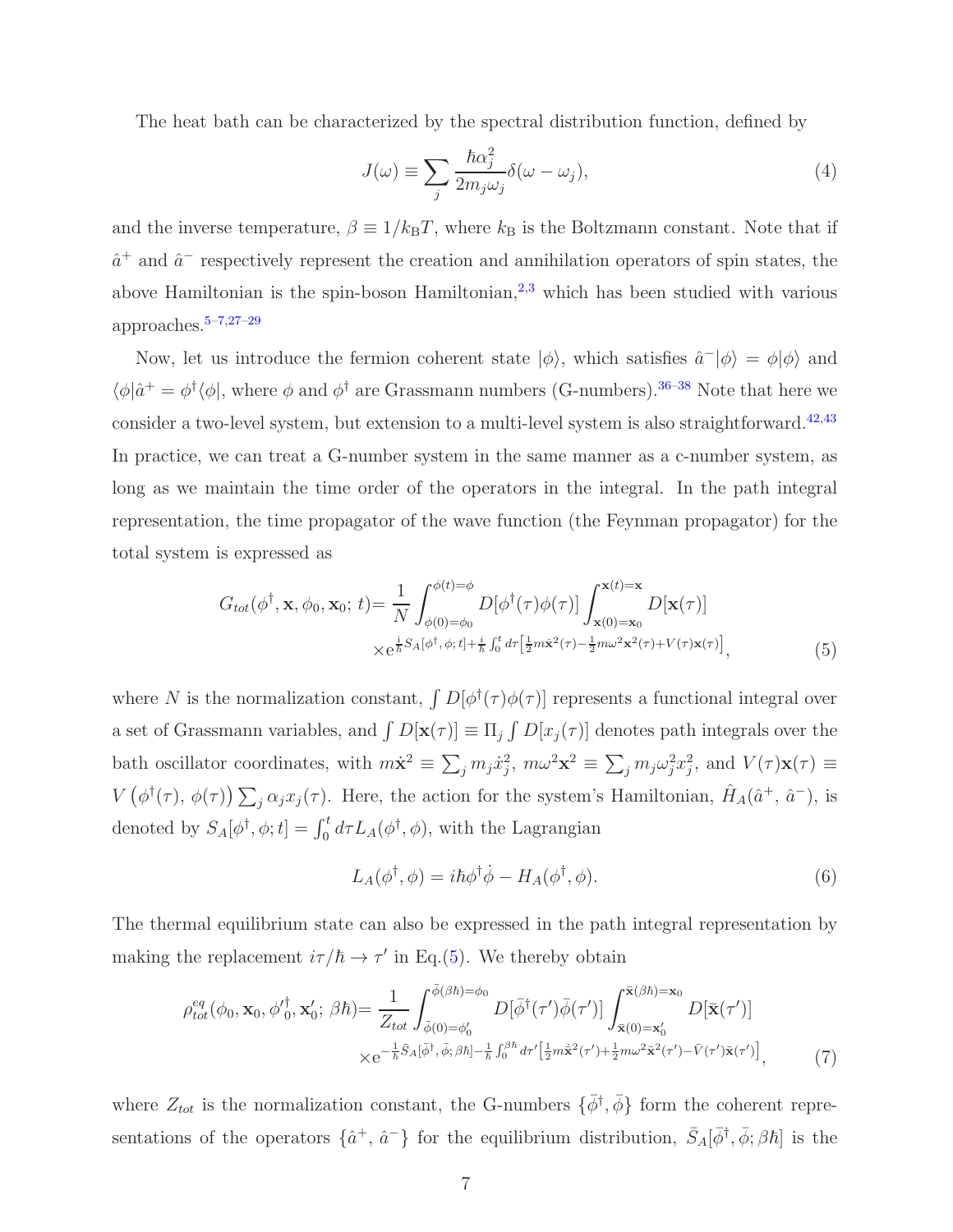Euclid action of the system obtained from  $S_A[\phi^{\dagger}, \phi; t]$  through the replacement  $it/\hbar \to \beta$ , and  $\bar{V}(\tau') \equiv V(\bar{\phi}^{\dagger}(\tau'), \bar{\phi}(\tau'))$ . The total density matrix elements is then given by

$$
\rho_{tot}(\phi^{\dagger}, \mathbf{x}, \phi', \mathbf{x}'; t) = \int \int d\phi_0^{\dagger} d\phi_0 \int \int d\phi'_0 d\phi'_0{}^{\dagger} \int d\mathbf{x}_0 \int d\mathbf{x}'_0
$$
  
 
$$
\times G_{tot}(\phi^{\dagger}, \mathbf{x}, \phi_0, \mathbf{x}_0, t) \rho_{tot}^{eq}(\phi_0, \mathbf{x}_0, \phi_0^{\dagger}, \mathbf{x}'_0; \beta \hbar) G_{tot}^{\dagger}(\phi', \mathbf{x}', \phi_0^{\dagger}, \mathbf{x}'_0, t). \tag{8}
$$

The heat-bath degrees of freedom can be eliminated by integrating over the bath coordinates as  $\rho(\phi^{\dagger}, \phi'; t) = \int d\mathbf{x} \rho_{tot}(\phi^{\dagger}, \mathbf{x}, \phi', \mathbf{x}; t)$ . The reduced density operator is then expressed in the coherent representation of the G-numbers  $\rm as^{36-38}$ 

$$
\hat{\rho}(t) = \int \int d\phi^{\dagger} d\phi \int \int d\phi'^{\dagger} d\phi' \, |\phi\rangle \, \rho(\phi^{\dagger}, \, \phi'; \, t) \, \langle \phi' | \,, \tag{9}
$$

where

$$
\rho(\phi^{\dagger}, \phi'; t) = \frac{1}{Z_{tot}} \int_{\phi(0) = \phi_0}^{\phi(t) = \phi} D[\phi^{\dagger}(\tau)\phi(\tau)] \int_{\bar{\phi}(0) = \phi'_0}^{\bar{\phi}(\beta\hbar) = \phi_0} D[\bar{\phi}^{\dagger}(\tau')\bar{\phi}(\tau')] \int_{\phi'(0) = \phi'_0}^{\phi'(t) = \phi'} D[\phi'^{\dagger}(\tau)\phi'(\tau)]
$$
  
 
$$
\times \bar{\rho}_0^{eq}[\bar{\phi}^{\dagger}, \bar{\phi}; \beta\hbar] e^{\frac{i}{\hbar}S_A[\phi^{\dagger}, \phi; t]} F[\mathbf{V}; t, \beta\hbar] e^{-\frac{i}{\hbar}S_A^{\dagger}[\phi'^{\dagger}, \phi'; t]}.
$$
 (10)

Here,  $\rho_0^{eq}$  $e^{\epsilon q}[\bar{\phi}^{\dagger}, \bar{\phi}; \beta \hbar]$  is the thermal equilibrium distribution of the system A itself, defined by the Euclid action,  $\bar{S}_A[\bar{\phi}^{\dagger}, \bar{\phi}; \beta \hbar]$ , and  $F[\mathbf{V}; t, \beta \hbar]$  with  $\mathbf{V} \equiv \{V(\phi'^{\dagger}, \phi'), V(\bar{\phi}^{\dagger}, \bar{\phi}), V(\phi^{\dagger}, \phi)\}$  is the influence functional for correlated initial states.<sup>85</sup> Employing the counter path illustrated in Fig. 1, we can express the influence functional in the path integral representation as (see Appendix A)

$$
F[\tilde{V}_C;t,\beta\hbar] = \int d\mathbf{x} \int_{\mathbf{x}'(t)=\mathbf{x}}^{\mathbf{x}(t)=\mathbf{x}} D[\tilde{\mathbf{x}}(s)] e^{-\frac{i}{\hbar} \int_C ds \left[\frac{1}{2}m\dot{\mathbf{x}}^2(s) - \frac{1}{2}m\omega^2 \dot{\mathbf{x}}^2(s) + \tilde{V}_C(s)\dot{\mathbf{x}}(s)\right]},\tag{11}
$$

where  $\int D[\tilde{\mathbf{x}}(s)] \equiv \Pi_j \int D[x_j(\tau)] \int D[\bar{x}_j(\tau')] \int D[x'_j(\tau)]$ , with the contour path defined by

$$
\int_C ds = \int_0^t ds + \int_t^{t + i\beta \hbar} ds + \int_{t + i\beta \hbar}^{i\beta \hbar} ds,
$$
\n(12)

and

$$
\tilde{\mathbf{x}}(s) = \begin{cases}\n\mathbf{x}'(t-s) \text{ on } C_1 \\
\bar{\mathbf{x}}(-i(s-t)) \text{ on } C_2 \\
\mathbf{x}(t-s+i\hbar\beta) \text{ on } C_3\n\end{cases}, \quad \tilde{V}_C(s) = \begin{cases}\nV'(t-s) \text{ on } C_1 \\
\bar{V}(-i(s-t)) \text{ on } C_2 \\
V(t-s+i\hbar\beta) \text{ on } C_3\n\end{cases}
$$
\n(13)

with  $V(\tau) \equiv V(\phi^{\dagger}(\tau), \phi(\tau)), V'(\tau) \equiv V(\phi'(\tau), {\phi'}^{\dagger}(\tau))$  and  $\bar{V}(\tau') \equiv V(\bar{\phi}^{\dagger}(\tau'), \bar{\phi}(\tau'))$ , respectively. The path integral used here to derive the HEOM is expressed in terms of an influence functional. The calculation of the influence functional for a heat bath consisting of harmonic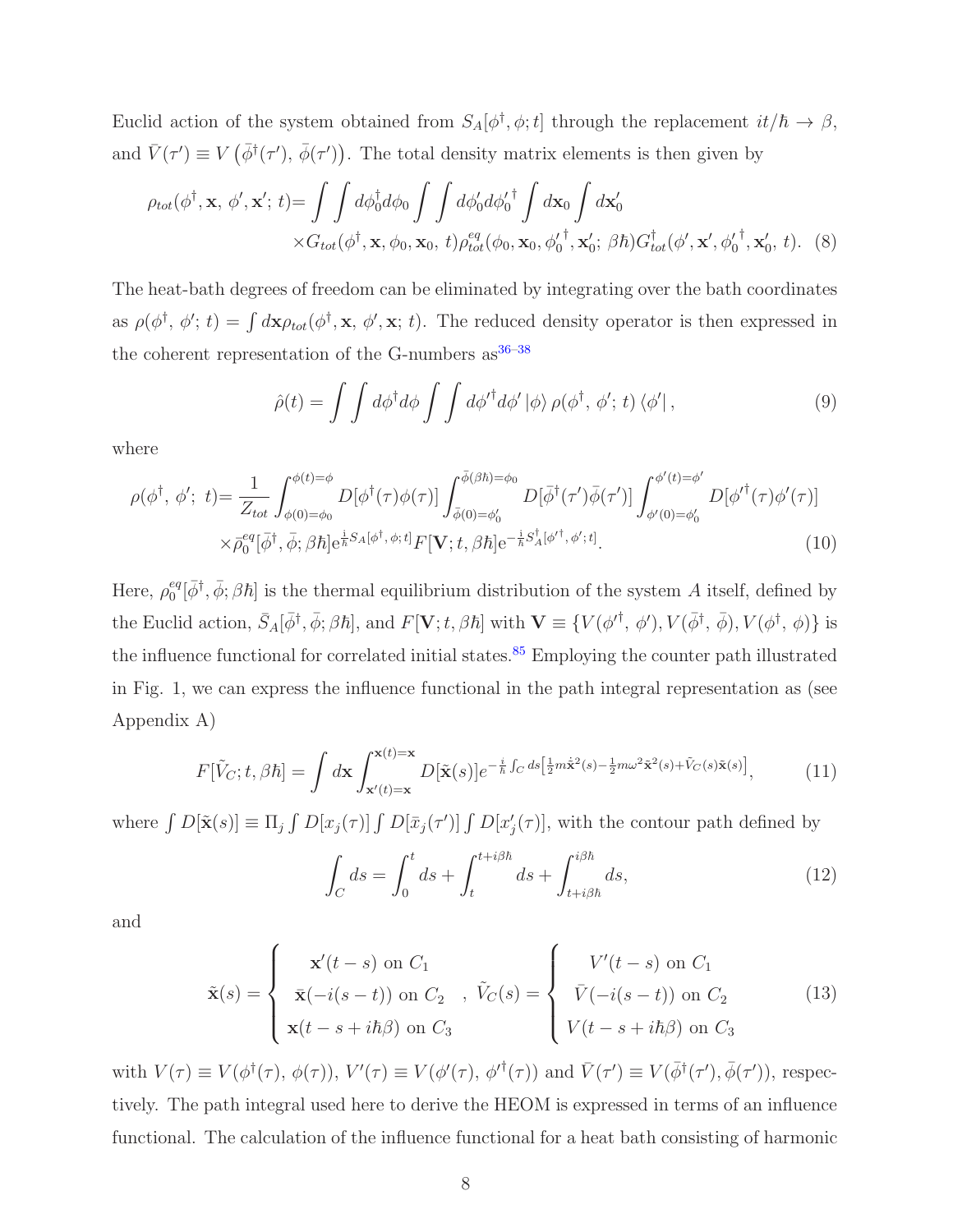

FIG. 1. The counter path for the influence functional given in Eq.(11).

oscillators is analogous to that of the generating functional for a Brownian oscillator system if we regard the system operator in the system-bath interaction  $\hat{V}$  as an external force acting on the bath.87–90 Then, the influence functional can be calculated analytically and is found to be  $F[\tilde{V}_C;t,\beta\hbar] = \exp\left\{\tilde{\Phi}[\tilde{V}_C;t,\beta\hbar]\right\}$ , where the influence phase is expressed as (see Appendix A)

$$
\tilde{\Phi}[\tilde{V}_C;t,\beta\hbar] = \frac{1}{\hbar^2} \int_C ds'' \int_{C'} ds' \tilde{V}_C(s'') \tilde{V}_{C'}(s') L(s'' - s'). \tag{14}
$$

Here,  $C'$  represents the counter path for  $s'$  that follows  $s''$  along  $C$  under the condition  $s'' > s'$  and

$$
L(t + i\tau) = \int_0^\infty d\omega J(\omega) \frac{1}{\sinh\left(\frac{\beta \hbar \omega}{2}\right)} \left[ \cosh\left(\frac{\beta \hbar \omega}{2} - \omega \tau\right) \cos(\omega t) + i \sinh\left(\frac{\beta \hbar \omega}{2} - \omega \tau\right) \sin(\omega t) \right].
$$
 (15)

After dividing the contour of the integral in Eq.(14) into  $C_1$ ,  $C_2$  and  $C_3$ , we have (see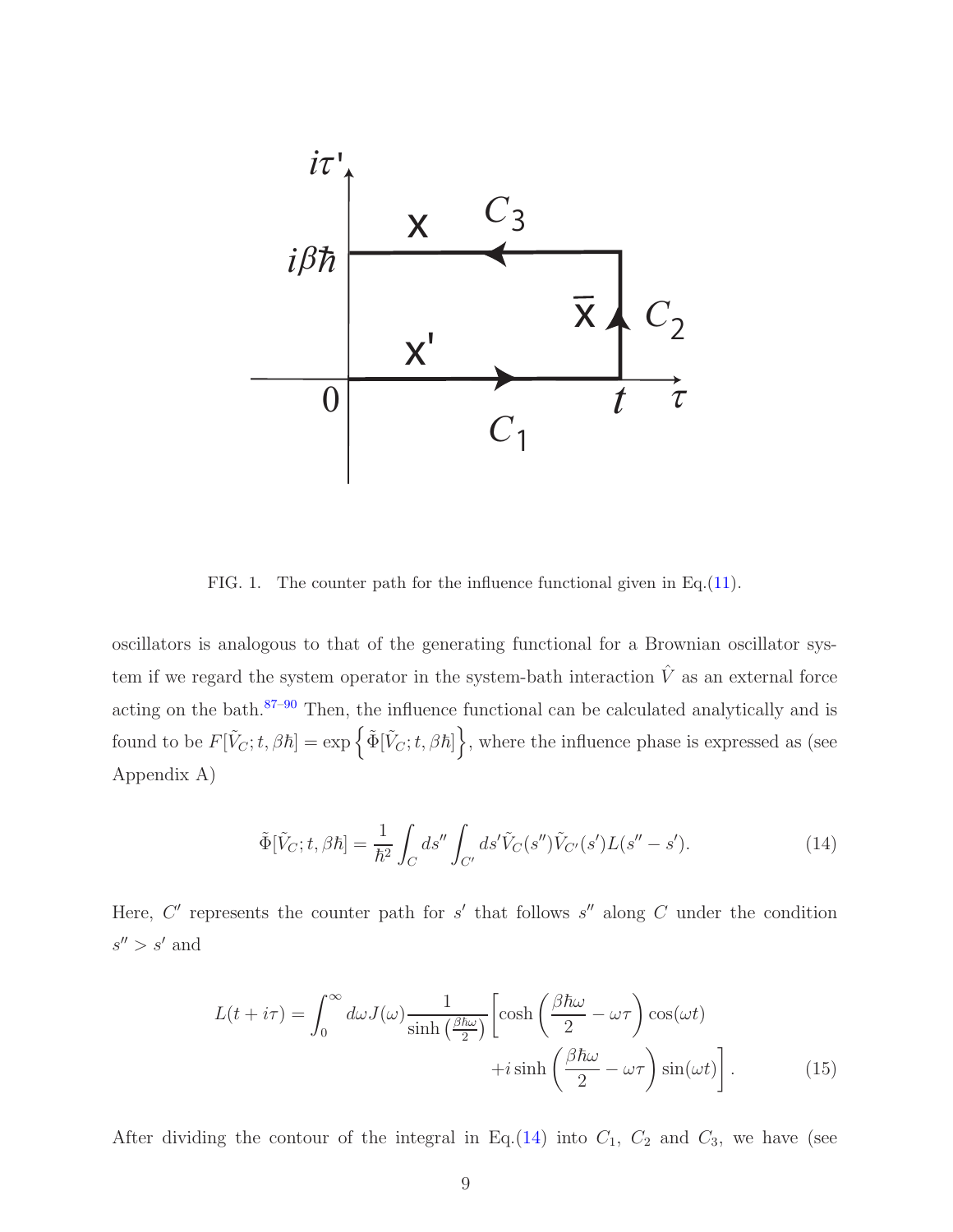Appendix B)

$$
\tilde{\Phi}[\mathbf{V}; t, \beta \hbar] = -\frac{1}{\hbar^2} \int_0^t dt'' \int_0^{t''} dt' V^{\times}(t'') \left[ -iL_1(t'' - t')V^{\circ}(t') + L_2(t'' - t')V^{\times}(t') \right] \n+ \frac{i}{\hbar^2} \int_0^t dt'' \int_0^{\beta \hbar} d\tau' V^{\times}(t'') L(t'' + i\tau') \bar{V}(\tau') \n+ \frac{1}{\hbar^2} \int_0^{\beta \hbar} d\tau'' \int_0^{\tau''} d\tau' \bar{V}(\tau'') \bar{L}(\tau'' - \tau'),
$$
\n(16)

where we define  $L(t) \equiv iL_1(t) + L_2(t)$ ,  $L(\tau) \equiv L(i\tau)$  and

$$
V^{\times}(t) \equiv V(t) - V'(t),
$$
  
\n
$$
V^{\circ}(t) \equiv V(t) + V'(t).
$$
\n(17)

The functionals  $V^{\times}(t)$  and  $V^{\circ}(t)$  represent the commutator and anticommutator of  $\hat{V}$ . This form of the influence functional has been used to analytically study quantum Brownian systems.<sup>85</sup>

The first term in Eq.(16) represents a commonly used influence functional derived from the factorized initial conditions.<sup>1–3</sup> The collective bath oscillator coordinate,  $\hat{X} \equiv \sum_j \alpha_j \hat{x}_j$ , is regarded as a driving force for the system through the interaction  $-\hat{V}\hat{X}$ . The timedependent kernels are then represented by  $iL_1(t) \equiv \langle [\hat{X}(t), \hat{X}] \rangle$  and  $L_2(t) \equiv \langle \hat{X}(t) \hat{X} +$  $\langle \hat{X}\hat{X}(t)\rangle/2$ , respectively, where  $\hat{X}(t)$  is the Heisenberg representation of the operator  $\hat{X}$ <sup>20</sup> The function  $L_2(t)$  is analogous to the classical correlation function of the bath induced noise  $X(t)$  and corresponds to the fluctuations. The dissipation corresponding to  $\overline{C}(t)$  =  $-\int dtL_1(t)$  is related to  $L_2(t)$  through the quantum version of the fluctuation-dissipation theorem,  $L_2[\omega] = \hbar \omega \coth(\beta \hbar \omega/2) \bar{C}[\omega]/2$ , which insures that the system evolves toward the thermal equilibrium state for finite temperatures.<sup>4</sup> The second term in Eq.(16) consists of the cross-terms between the real-time and imaginary-time integrals that describe the correlation between the initial equilibrium state and the dynamical state at time  $t$ . This term represents the contribution of the correlated initial conditions and can be regarded as the non-Markovian effects with respect to both real and imaginary times. The last term describes the influence of the heat bath on the thermal equilibrium state of the system. In the following sections, in order to derive the imaginary-time HOEM, we consider the full equilibrium state of the system,  $\rho^{eq}[\bar{\phi}^{\dagger}, \bar{\phi}; \beta \hbar]$ , by including the last term in  $\rho_0^{eq}$  $_{0}^{eq}[\bar{\phi}^{\dagger}, \bar{\phi}; \beta\hbar].$ 

For  $0 < \tau < \beta \hbar$ , we have <sup>85,88,89</sup>

$$
\frac{\cosh\left(\frac{\beta\hbar\omega}{2} - \omega\tau\right)}{\sinh\left(\frac{\beta\hbar\omega}{2}\right)} = \frac{2}{\beta\hbar} \sum_{k=-\infty}^{\infty} \frac{\omega e^{i\nu_k \tau}}{\omega^2 + \nu_k^2},\tag{18}
$$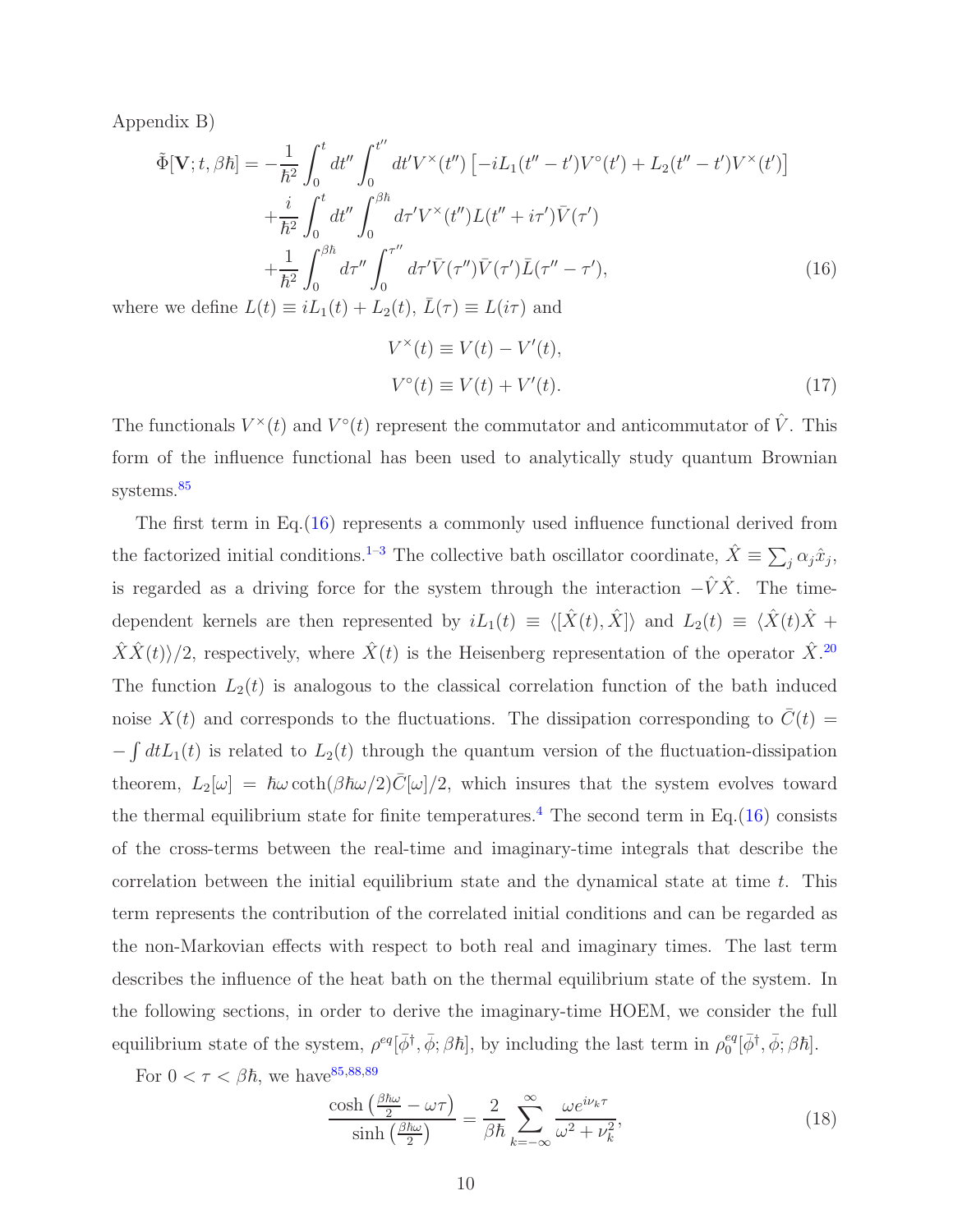$$
\frac{\sinh\left(\frac{\beta\hbar\omega}{2} - \omega\tau\right)}{\sinh\left(\frac{\beta\hbar\omega}{2}\right)} = \frac{2}{\beta\hbar} \sum_{k=-\infty}^{\infty} \frac{-i\nu_k e^{i\nu_k \tau}}{\omega^2 + \nu_k^2},\tag{19}
$$

where  $\nu_k \equiv 2k\pi/\hbar\beta$  are the Matsubara frequencies. We thus have

$$
L(t + i\tau) = \frac{2}{\beta \hbar} \int_0^\infty d\omega J(\omega) \left[ \frac{1}{\omega} + \sum_{k=1}^\infty \frac{2\omega}{\nu_k^2 + \omega^2} \cos(\nu_k \tau) \right] \cos(\omega t) + i \frac{2}{\beta \hbar} \int_0^\infty d\omega J(\omega) \sum_{k=1}^\infty \frac{2\nu_k}{\nu_k^2 + \omega^2} \sin(\nu_k \tau) \sin(\omega t), \tag{20}
$$

and

$$
\bar{L}(\tau) = \frac{2}{\beta \hbar} \int_0^\infty d\omega J(\omega) \left[ \frac{1}{\omega} + \sum_{k=1}^\infty \frac{2\omega}{\nu_k^2 + \omega^2} \cos(\nu_k \tau) \right]. \tag{21}
$$

For the case  $\tau = 0$ , we use the definition given in Eq.(15) to obtain

$$
L_1(t) = \int_0^\infty d\omega J(\omega) \sin(\omega t),\tag{22}
$$

$$
L_2(t) = \frac{2}{\beta \hbar} \int_0^\infty d\omega J(\omega) \left[ \frac{1}{\omega} + \sum_{k=1}^\infty \frac{2\omega}{\nu_k^2 + \omega^2} \right] \cos(\omega t). \tag{23}
$$

# III. REDUCED HIERARCHAL EQUATIONS OF MOTION IN REAL TIME

We assume that the spectral density  $J(\omega)$  has an Ohmic form with a Lorentzian cutoff and write  $\rm{^{20}}$ 

$$
J(\omega) = \frac{\hbar \eta}{\pi} \frac{\gamma^2 \omega}{\gamma^2 + \omega^2},\tag{24}
$$

where the constant  $\gamma$  represents the width of the spectral distribution of the collective bath modes and is the reciprocal of the correlation time of the noise induced by the bath. The parameter  $\eta$  is the system-bath coupling strength, which represents the magnitude of damping.

With Eq.(24) for  $0 < \tau < \beta \hbar$ , we obtain

$$
L(t + i\tau) = \left\{ c_0'' + \sum_{k=1}^{\infty} \left[ c_k'' \cos(\nu_k \tau) + i c_k' \sin(\nu_k \tau) \right] \right\} e^{-\gamma t} + \sum_{k=1}^{\infty} c_k' \left[ \cos(\nu_k \tau) - i \sin(\nu_k \tau) \right] e^{-\nu_k t}, \tag{25}
$$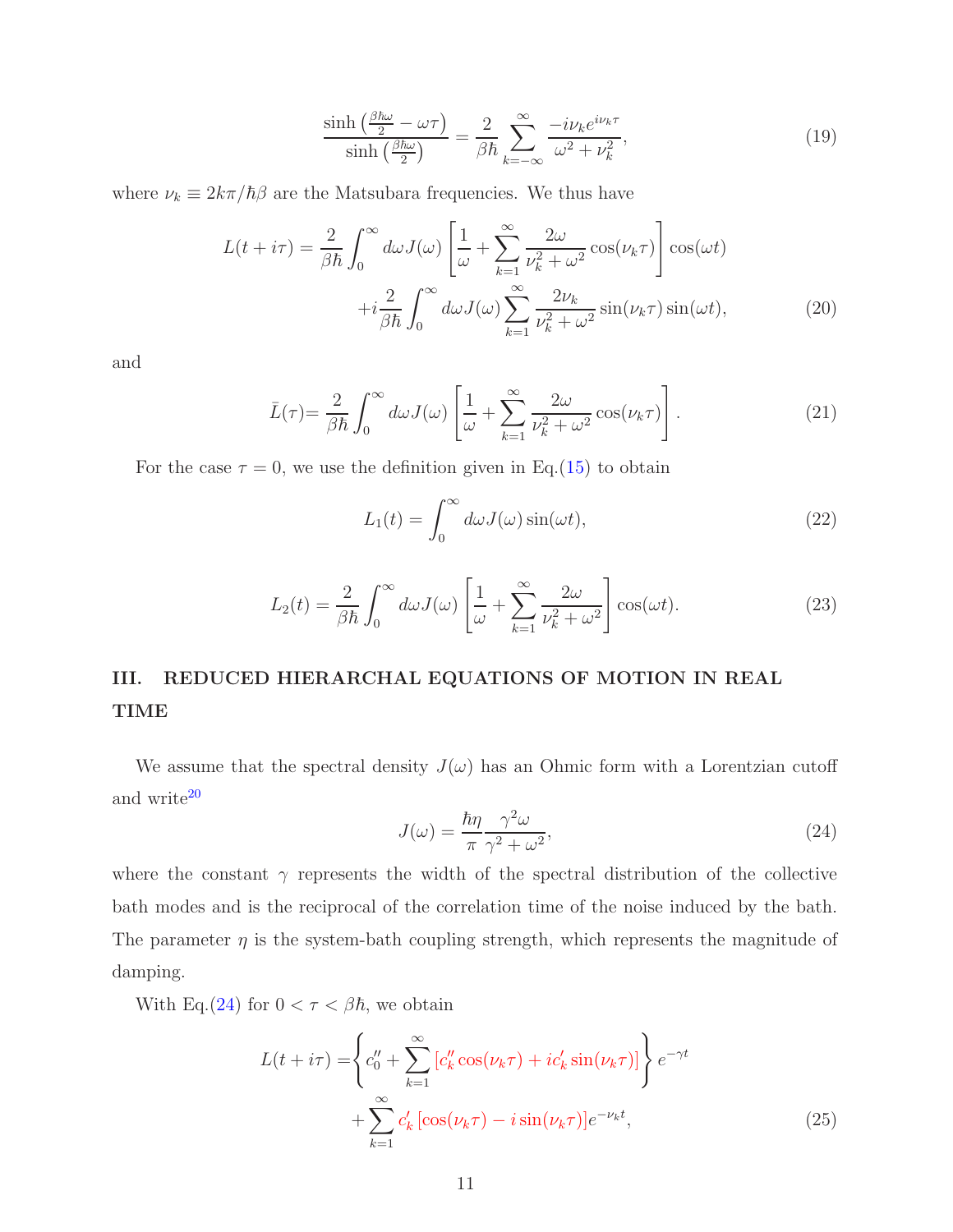where

$$
c'_k = -\frac{2\eta\gamma^2}{\beta} \frac{\nu_k}{\gamma^2 - \nu_k^2},\tag{26}
$$

$$
c_k'' = \frac{2\eta\gamma^2}{\beta} \frac{\gamma}{\gamma^2 - \nu_k^2},\tag{27}
$$

and  $c''_0 = \eta \gamma / \beta$ . At  $t = 0$ , the above equation reduces to

$$
\bar{L}(\tau) = \sum_{k=0}^{\infty} \bar{c}_k \cos(\nu_k \tau),
$$
\n(28)

where  $\nu_0 \equiv 0$ ,  $\bar{c}_0 = c_0''$ , and  $\bar{c}_k \equiv c_k' + c_k''$  for  $1 \leq k$ , while at  $\tau = 0$ , we have

$$
L_1(t) = \frac{\hbar \eta \gamma^2}{2} e^{-\gamma |t|},\tag{29}
$$

and

$$
L_2(t) = c'_0 e^{-\gamma|t|} + \sum_{k=1}^{\infty} c'_k e^{-\nu_k|t|}
$$
  

$$
\approx c'_0 e^{-\gamma|t|} + \sum_{k=1}^{K} c'_k e^{-\nu_k|t|} + \delta(t) \sum_{k=K+1}^{\infty} \frac{c'_k}{\nu_k},
$$
 (30)

with  $c'_0 = c''_0 + \sum_{k=1}^{\infty} c''_k = \hbar \eta \gamma^2 \cot(\beta \hbar \gamma/2)/2$ . Here, we choose K so as to satisfy  $\nu_k =$  $2\pi K/(\beta\hbar) \gg \omega_c$ , where  $\omega_c$  represents the characteristic frequency of the system. Under this condition we can apply the approximation  $\nu_k e^{-\nu_k|t|} \simeq \delta(t)$  (for  $j \geq K + 1$ ) with negligible error at the desired temperature,  $1/\beta$ .

We define the equilibrium distribution function of the system under the influence of the heat bath through the replacement of the last term of  $\tilde{\Phi}[\mathbf{V}; t, \beta \hbar]$  (as expressed in Eq.(16)) appearing  $F[\mathbf{V}; t, \beta \hbar]$  with  $\rho_0^{eq}$  $_{0}^{eq}[\bar{\phi}^{\dagger}, \bar{\phi}; \beta\hbar]$ . We then obtain

$$
\rho^{eq}[\bar{\phi}^{\dagger}, \bar{\phi}; \beta \hbar] = \frac{1}{Z_B} \exp\left[-\frac{1}{\hbar} \bar{S}_A[\bar{\phi}^{\dagger}, \bar{\phi}; \beta \hbar] + \sum_{k=0}^{\infty} \frac{\bar{c}_k}{\hbar^2} \int_0^{\beta \hbar} d\tau'' \int_0^{\tau''} d\tau' \bar{V}(\tau'') \bar{V}(\tau') \cos\left(\nu_k(\tau'' - \tau')\right) \right]. \tag{31}
$$

The influence functional  $F[\mathbf{V};t,\beta\hbar]$  is redefined through this replacement as

$$
F_{CI}[\mathbf{V}; t, \beta \hbar] = \exp\left[\left(-\frac{i}{\hbar}\right)^2 \int_0^t dt'' \,\mathrm{e}^{-\gamma t''} \, V^\times(t'') \left(\int_0^{t''} dt' \,\mathrm{e}^{\gamma t'} \, \Theta(t') - i \bar{\Theta}(\beta \hbar)\right)\right]
$$

$$
\times \exp\left[\left(-\frac{i}{\hbar}\right)^2 \int_0^t dt'' \sum_{k=1}^K \mathrm{e}^{-\nu_k t''} \, V^\times(t'') \left(\int_0^{t''} dt' \,\mathrm{e}^{\nu_k t'} \, \Psi_k(t') - i \bar{\Psi}_k(\beta \hbar)\right)\right]
$$

$$
\times \exp\left[-\int_0^t dt'' \Xi(t'')\right],\tag{32}
$$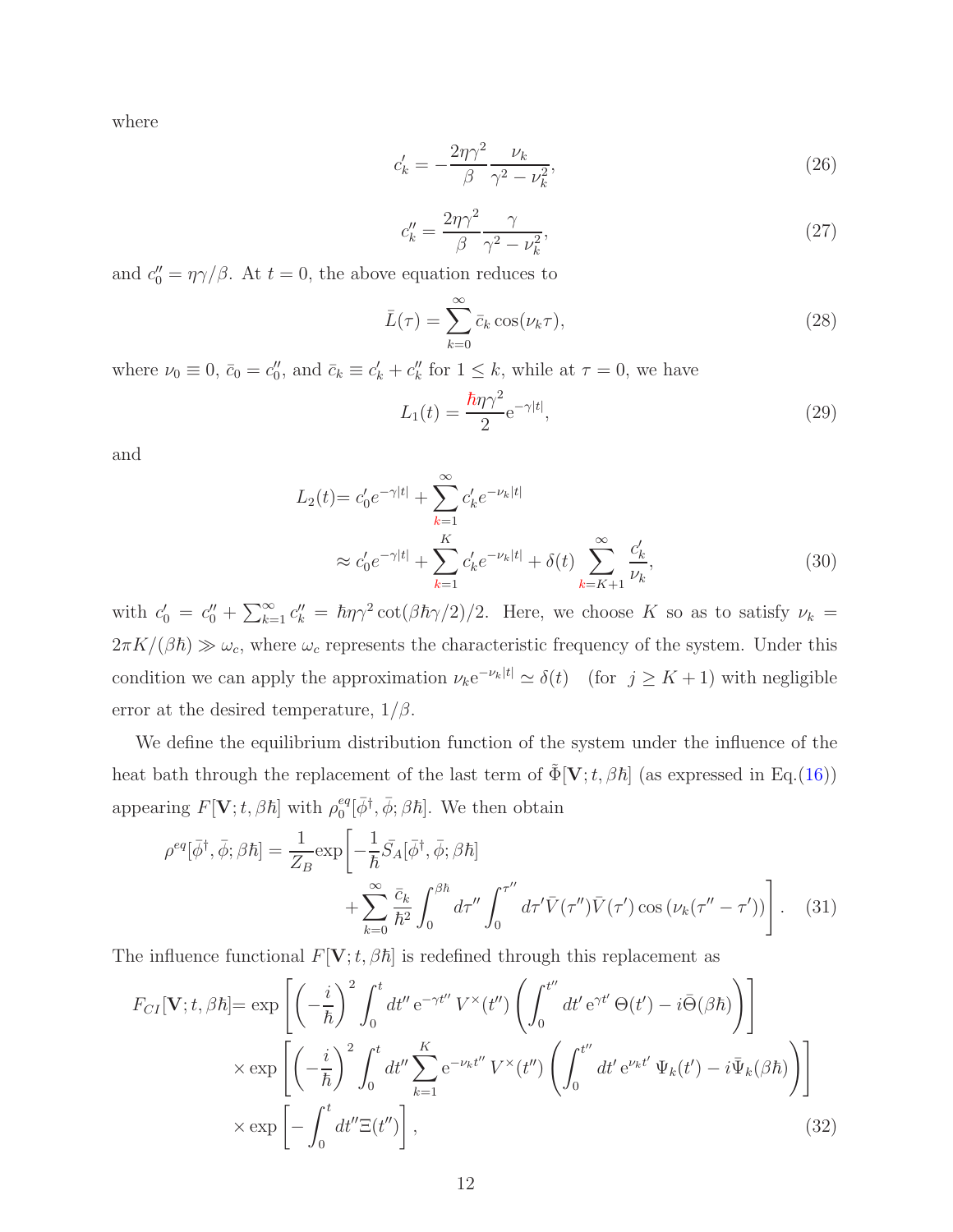where

$$
\Theta(t) \equiv c_0' V^\times(t) - \frac{i\hbar \eta \gamma^2}{2} V^\circ(t),\tag{33}
$$

$$
\bar{\Theta}(\beta \hbar) \equiv \int_0^{\beta \hbar} d\tau' \bar{V}(\tau') \left\{ c_0'' + \sum_{k=1}^{\infty} \left[ c_k'' \cos(\nu_k \tau') + i c_k' \sin(\nu_k \tau') \right] \right\},\tag{34}
$$

and for  $k \geq 1$ ,

$$
\Psi_k(t) \equiv c'_k V^\times(t),\tag{35}
$$

$$
\bar{\Psi}_k(\beta \hbar) \equiv \int_0^{\beta \hbar} d\tau' \bar{V}(\tau') c'_k \left[ \cos(\nu_k \tau') - i \sin(\nu_k \tau') \right],\tag{36}
$$

and

$$
\Xi(t) \equiv -\sum_{k=K+1}^{\infty} \frac{1}{\nu_k} V^{\times}(t) \Psi_k(t). \tag{37}
$$

Note that in the high temperature limit,  $\beta \hbar \gamma \ll 1$ , the noise correlation function reduces to  $L_2(t) \propto e^{-\gamma|t|}$ . This indicates that the heat bath oscillators interact with the system in the form of Gaussian Markovian noise.<sup>36</sup>

The equations of motion for the reduced density operator can be derived by evaluating the time derivative of the wavefunctions on the left-hand and right-hand sides and the influence functional.20,36–44 If we consider the auxiliary matrix defined by

$$
\rho_{j_1,\dots,j_K}^{(n)}(\phi^{\dagger},\phi';t) = \frac{1}{Z_{tot}} \int_{\phi(0)=\phi_0}^{\phi(t)=\phi} D[\phi^{\dagger}(\tau)\phi(\tau)] \int_{\bar{\phi}(0)=\phi'_0}^{\bar{\phi}(\beta\hbar)=\phi_0} D[\bar{\phi}^{\dagger}(\tau')\bar{\phi}(\tau')] \int_{\phi'(0)=\phi'_0}^{\phi'(t)=\phi'} D[\phi'^{\dagger}(\tau)\phi'(\tau)]
$$
  
 
$$
\times \bar{\rho}^{eq}[\bar{\phi}^{\dagger},\bar{\phi};\beta\hbar] e^{\frac{i}{\hbar}S_A[\phi^{\dagger},\phi;t]} F_{j_1,\dots,j_K}^{(n)}[\mathbf{V};t,\beta\hbar] e^{-\frac{i}{\hbar}S_A^{\dagger}[\phi'^{\dagger},\phi';t]} \tag{38}
$$

where

$$
F_{j_1,\dots,j_K}^{(n)}[\mathbf{V};t,\beta\hbar] = \left\{-\frac{i}{\hbar}\int_0^t dt' e^{-\gamma(t-t')} \Theta(t') - i e^{-\gamma t} \bar{\Theta}(\beta\hbar)\right\}^n
$$

$$
\times \prod_{k=1}^K \left\{-\frac{i}{\hbar}\int_0^t dt' e^{-\nu_k(t-t')} \Psi_k(t') - i e^{-\nu_k t} \bar{\Psi}_k(\beta\hbar)\right\}^{j_k}
$$

$$
\times F_{CI}[\mathbf{V};t,\beta\hbar]
$$
(39)

for nonnegative integers  $n, j_1, \ldots, j_K$ . Among the  $\hat{\rho}_{j_1,\ldots,j_K}^{(n)}$  $j_{1,...,j_{K}}^{(n)}(t)$ , only  $\hat{\rho}_{0,..}^{(0)}$  $\hat{\rho}_{0,...,0}^{(0)}(t) = \hat{\rho}(t)$  has a physical meaning, and the others are introduced for computational purposes. Differentiating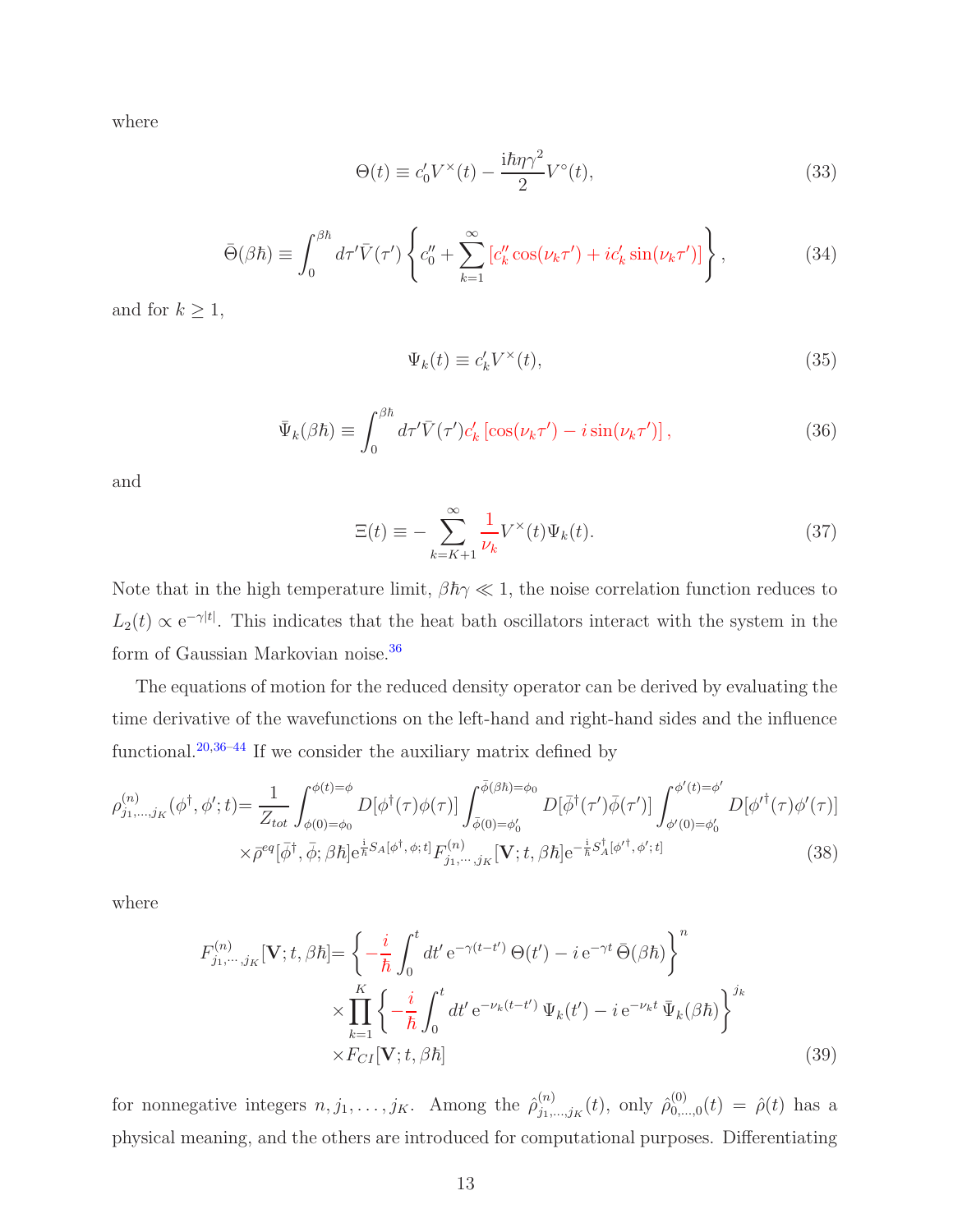$\rho_{j_1}^{(n)}$  $j_{j_1,\ldots,j_K}(\phi^{\dagger},\phi';t)$  with respect to t, we obtain the following hierarchy of equations in operator form:

$$
\frac{\partial}{\partial t} \hat{\rho}_{j_1,\dots,j_K}^{(n)}(t) = -\left[\frac{i}{\hbar} \hat{H}_A^{\times} + n\gamma + \sum_{k=1}^K j_k \nu_k + \hat{\Xi}\right] \hat{\rho}_{j_1,\dots,j_K}^{(n)}(t) \n- \frac{i}{\hbar} \hat{V}^{\times} \hat{\rho}_{j_1,\dots,j_K}^{(n+1)}(t) - \frac{i}{\hbar} \sum_{k=1}^K \hat{V}^{\times} \hat{\rho}_{j_1,\dots,j_k+1,\dots,j_K}^{(n)}(t) \n- \frac{i n}{\hbar} \hat{\Theta} \hat{\rho}_{j_1,\dots,j_K}^{(n-1)}(t) - \sum_{k=1}^K \frac{i j_k}{\hbar} \hat{\Psi}_k \hat{\rho}_{j_1,\dots,j_k-1,\dots,j_K}^{(n)}(t),
$$
\n(40)

where  $\hat{H}^{\times}$  is the Liouvillian of  $\hat{H}_A$ , and the relaxation operators  $\hat{\Theta}$  and  $\hat{\Psi}_k$  are obtained through the replacement  $V^{\times}(t) \to \hat{V}^{\times}$  and  $V^{\circ}(t) \to \hat{V}^{\circ}$  in Eqs.(33) and (35), where  $\hat{\mathcal{O}}^{\times}\hat{f} \equiv$  $\hat{\mathcal{O}}\hat{f} - \hat{f}\hat{\mathcal{O}}$  and  $\hat{\mathcal{O}}^{\circ}\hat{f} \equiv \hat{\mathcal{O}}\hat{f} + \hat{f}\hat{\mathcal{O}}$  for any operator  $\hat{\mathcal{O}}$  and  $\hat{f}$ , and

$$
\hat{\Xi} \equiv \left\{ -\frac{\eta}{\beta} \left[ 1 - \frac{\beta \hbar \gamma}{2} \cot \left( \frac{\beta \hbar \gamma}{2} \right) \right] + \sum_{k=1}^{K} \frac{c'_k}{\nu_k} \right\} \hat{V}^{\times} \hat{V}^{\times}.
$$
 (41)

The above expression is identical to the HEOM with a factorized initial state and can be truncated in the same manner as in the factorized case for large  $N \equiv n + \sum_{k=1}^{K} j_k$   $\gg$  $\omega_c/min(\gamma, \nu_1)$ , where  $\omega_c$  is the characteristic frequency of the system.<sup>20,38</sup> If we add the counter term to the Hamiltonian  $(1)$ , we have an additional term in Eq.(41).<sup>53</sup>

While the terms from the correlated initial state  $\bar{\Theta}$  and  $\bar{\Psi}_k$  do not appear in Eq.(40), they define the hierarchy elements for the correlated initial equilibrium state. To demonstrate this point, we consider the initial states of the density operators, obtained by setting  $t = 0$ in Eqs.(38) and (39):

$$
\rho_{j_1,\dots,j_K}^{(n)}(\phi^\dagger,\phi';0) = \frac{1}{Z_A} \int_{\bar{\phi}(0)=\phi_0'}^{\bar{\phi}(\beta\hbar)=\phi_0} D[\bar{\phi}^\dagger(\tau)\bar{\phi}(\tau)] \left(-i\bar{\Theta}(\beta\hbar)\right)^n \prod_{k=1}^K \left(-i\bar{\Psi}_k(\beta\hbar)\right)^{j_k} \bar{\rho}[\bar{\phi}^\dagger,\bar{\phi};\beta\hbar].\tag{42}
$$

Here,  $Z_A = Z_{tot}/Z_B$  and

$$
\bar{\rho}[\bar{\phi}^{\dagger}, \bar{\phi}; \tau] = \exp\left[-\frac{1}{\hbar}\bar{S}_{A}[\bar{\phi}^{\dagger}, \bar{\phi}; \tau]\right] \times \exp\left[\sum_{k=0}^{\infty} \frac{\bar{c}_{k}}{\hbar^{2}} \int_{0}^{\tau} d\tau'' \int_{0}^{\tau''} d\tau' \bar{V}(\tau'') \bar{V}(\tau') \cos(\nu_{k}\tau'') \cos(\nu_{k}\tau')\right] \times \exp\left[\sum_{k=1}^{\infty} \frac{\bar{c}_{k}}{\hbar^{2}} \int_{0}^{\tau} d\tau'' \int_{0}^{\tau''} d\tau' \bar{V}(\tau'') \bar{V}(\tau') \sin(\nu_{k}\tau'') \sin(\nu_{k}\tau')\right],
$$
\n(43)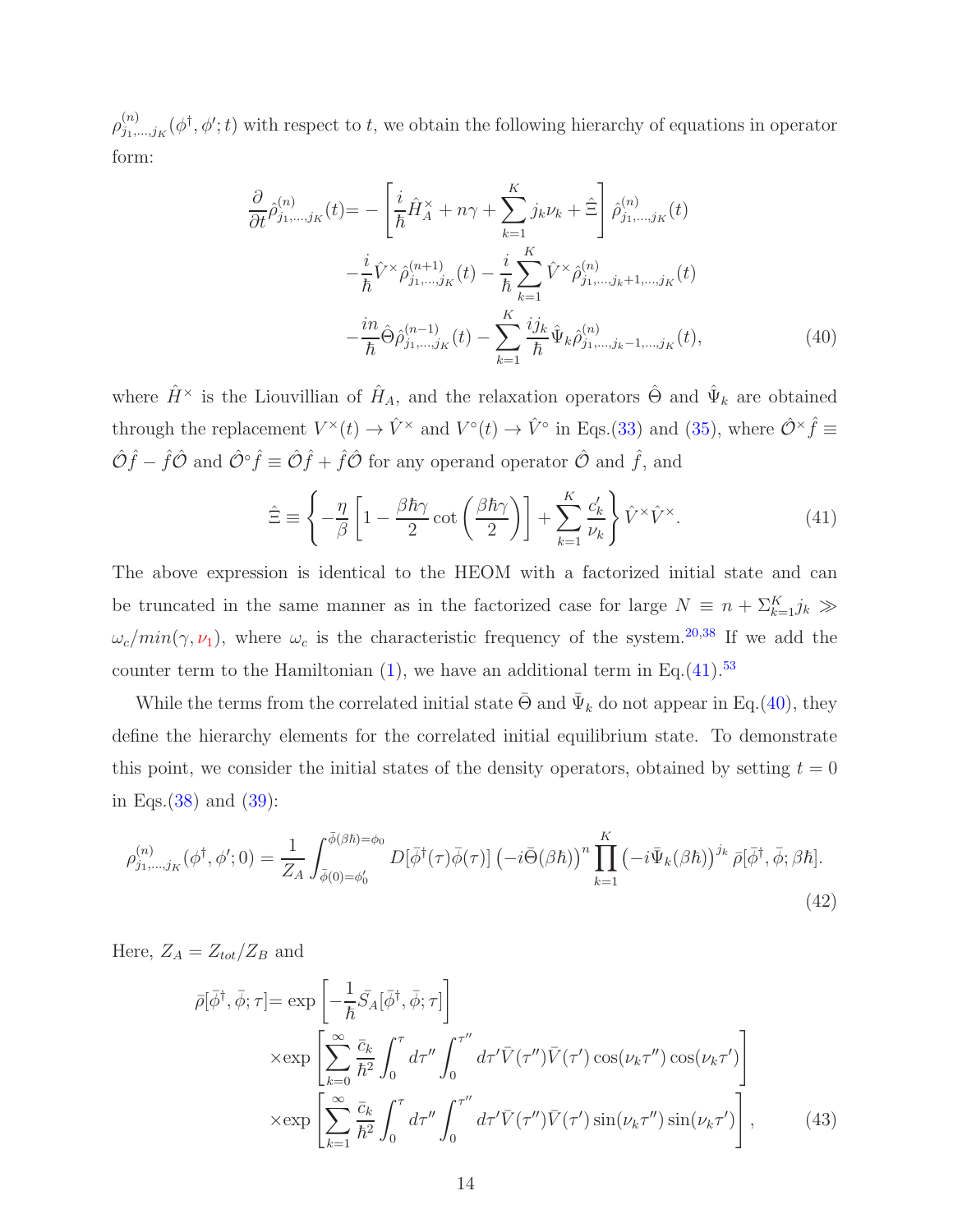and we have  $\rho^{eq}[\bar{\phi}^{\dagger}, \bar{\phi}; \beta\hbar] = Z_B \bar{\rho}[\bar{\phi}^{\dagger}, \bar{\phi}; \beta\hbar]$ . This defines the correlated equilibrium initial conditions of Eq. $(40)$ . In the next section, we derive the equations of motion to evaluate these hierarchy elements.

## IV. REDUCED HIERARCHAL EQUATIONS OF MOTION IN IMAGINARY TIME: CORRELATED THERMAL EQUILIBRIUM STATE

The thermal equilibrium state  $\bar{\rho}[\bar{\phi}^{\dagger}, \bar{\phi}; \tau]$  at time  $t = 0$  and inverse temperature  $\tau$  can be obtained by considering the imaginary-time derivative of the reduced density matrix elements given in Eq. $(31)$ . This is expressed as

$$
\frac{\partial}{\partial \tau} \hat{\rho}_{k^1,\dots,k^m}^{[m:l]}(\tau) = -\hat{H}_A \hat{\rho}_{k^1,\dots,k^m}^{[m:l]}(\tau) + \frac{1}{\hbar} \sum_{k^{m+1}=0}^K \bar{c}_{k^{m+1}} \cos(\nu_{k^{m+1}} \tau) \hat{V} \hat{\rho}_{k^1,\dots,k^{m+1}}^{[m+1:l]}(\tau) \n+ \frac{1}{\hbar} \sum_{k^{m+1}=0}^K \bar{c}_{k^{m+1}} \sin(\nu_{k^{m+1}} \tau) \hat{V} \hat{\rho}_{k^1,\dots,k^{m+1}}^{[m+1:l+1]}(\tau) \n+ \frac{1}{\hbar} \sum_{h=1}^{m-l} \cos(\nu_{k^h} \tau) \hat{V} \hat{\rho}_{k^1,\dots,k^{h-1},k^{h+1},\dots,k^m}^{[m-1:l]}(\tau) \n+ \frac{1}{\hbar} \sum_{h=m-l+1}^m \sin(\nu_{k^h} \tau) \hat{V} \hat{\rho}_{k^1,\dots,k^{h-1},k^{h+1},\dots,k^m}^{[m-1:l-1]}(\tau),
$$
\n(44)

where  $\hat{\bar{\rho}}_{k1}^{[m:l]}$  $\mathbb{R}^{n}[t]}_{k^1,\ldots,k^m}(\tau)$  is the density operator defined in path integral form as

$$
\bar{\rho}_{k^1,\dots,k^m}^{[m:l]}(\phi_0^{\dagger},\phi_0';\tau) = \int_{\bar{\phi}(0)=\phi_0'}^{\bar{\phi}(\tau)=\phi_0} D[\bar{\phi}^{\dagger}(\tau)\bar{\phi}(\tau)] \prod_{g=1}^{m-l} \left( \int_0^{\tau} d\tau_g \cos(\nu_{k^g}\tau_g) \bar{V}(\tau_g) \right)
$$
\n
$$
\times \prod_{g'=m-l+1}^{m} \left( \int_0^{\tau} d\tau_{g'} \sin(\nu_{k^{g'}}\tau_{g'}) \bar{V}(\tau_{g'}) \right) \bar{\rho}[\bar{\phi}^{\dagger},\bar{\phi};\tau]. \tag{45}
$$

Note that the first product in Eq.(45) contains  $(m - l)$  factors, and the second contains l factors. Thus, the expression there is  $(m - l)$ th order in  $(\int d\tau \cos(\nu_k \tau))$  and lth order in  $\left(\int d\tau \sin(\nu_k \tau)\right)$ . Also,  $\hat{\rho}_{k^1,\dots,k^h}^{[m-1,l]}$  $\hat{p}_{k^1,...,k^{h-1},k^{h+1},...,k^m}^{[m-1,l]}(\tau)$  and  $\hat{\bar{\rho}}_{k^1,...,k^{h-1},k^{h-1}}^{[m-1,l]}$  $\lim_{k_1,\dots,k^{h-1},k^{h+1},\dots,k^m}(\tau)$  in Eq.(44) denote the hierarchy elements defined by Eq.(45) without the index  $k^h$  for  $0 \le h \le m$ . Note that any exchange of suffixes  $k^i$  and  $k^j$  in Eq.(45) that merely results in the permutation of two cosine factors or two sine factors leaves the total integral unchanged, while one that results in the arguments of a sine and cosine being exchanged will generally cause the total integral to change. To truncate the hierarchy equations, we choose some large value of  $K' \equiv m$  and set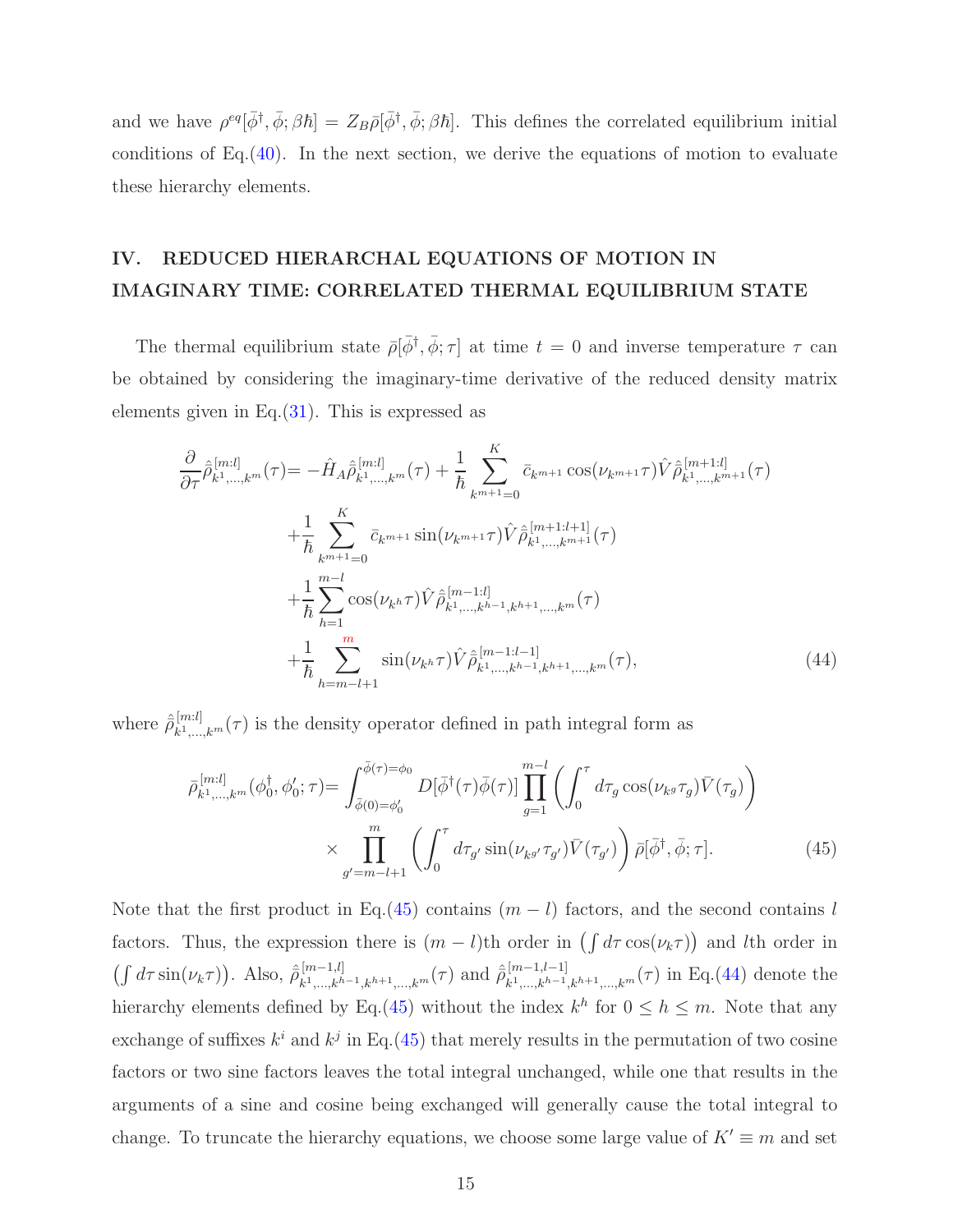the elements at  $(m + 1)$ th order to 0. We thus obtain a closed set of equations up to mth order.

To illustrate the structure of the hierarchy given in Eq.(44), here we write out the equations up to second order. The hierarchy starts from the zeroth-order equation, which is that for the thermal equilibrium state density matrix:

$$
\frac{\partial}{\partial \tau} \hat{\rho}^{[0:0]}(\tau) = -\hat{H}_A \hat{\rho}^{[0:0]}(\tau) \n+ \frac{1}{\hbar} \sum_{k^1=0}^{K'} \bar{c}_{k^1} \cos(\nu_{k^1} \tau) \hat{V} \hat{\rho}_{k^1}^{[1:0]}(\tau) + \frac{1}{\hbar} \sum_{k^1=0}^{K'} \bar{c}_{k^1} \sin(\nu_{k^1} \tau) \hat{V} \hat{\rho}_{k^1}^{[1:1]}(\tau).
$$
\n(46)

Then, the first order consists of two equations,

$$
\frac{\partial}{\partial \tau} \hat{\bar{\rho}}_{k}^{[1:0]}(\tau) = -\hat{H}_{A} \hat{\bar{\rho}}_{k}^{[1:0]}(\tau) + \frac{1}{\hbar} \cos(\nu_{k} \tau) \hat{V} \hat{\bar{\rho}}^{[0:0]}(\tau) \n+ \frac{1}{\hbar} \sum_{k^2=0}^{K'} \bar{c}_{k^2} \cos(\nu_{k^2} \tau) \hat{V} \hat{\bar{\rho}}_{k^1,k^2}^{[2:0]}(\tau) + \frac{1}{\hbar} \sum_{k^2=0}^{K'} \bar{c}_{k^2} \sin(\nu_{k^2} \tau) \hat{V} \hat{\bar{\rho}}_{k^1,k^2}^{[2:1]}(\tau),
$$
\n(47)

$$
\frac{\partial}{\partial \tau} \hat{\bar{\rho}}_{k}^{[1:1]}(\tau) = -\hat{H}_{A} \hat{\bar{\rho}}_{k}^{[1:1]}(\tau) + \frac{1}{\hbar} \sin(\nu_{k} \tau) \hat{V} \hat{\bar{\rho}}^{[0:0]}(\tau) \n+ \frac{1}{\hbar} \sum_{k^2=0}^{K'} \bar{c}_{k^2} \cos(\nu_{k^2} \tau) \hat{V} \hat{\bar{\rho}}_{k^1,k^2}^{[2:1]}(\tau) + \frac{1}{\hbar} \sum_{k^2=0}^{K'} \bar{c}_{k^2} \sin(\nu_{k^2} \tau) \hat{V} \hat{\bar{\rho}}_{k^1,k^2}^{[2:2]}(\tau),
$$
\n(48)

and the second order consists of three equations,

$$
\frac{\partial}{\partial \tau} \hat{\rho}_{k^1,k^2}^{[2:0]}(\tau) = -\hat{H}_A \hat{\rho}_{k^1,k^2}^{[2:0]}(\tau) + \frac{1}{\hbar} \cos(\nu_{k^1} \tau) \hat{V} \hat{\rho}_{k^2}^{[1:0]}(\tau) + \frac{1}{\hbar} \cos(\nu_{k^2} \tau) \hat{V} \hat{\rho}_{k^1}^{[1:0]}(\tau) \n+ \frac{1}{\hbar} \sum_{k^3=0}^{K'} \bar{c}_{k^3} \cos(\nu_{k^3} \tau) \hat{V} \hat{\rho}_{k^1,k^2,k^3}^{[3:0]}(\tau) + \frac{1}{\hbar} \sum_{k^3=0}^{K'} \bar{c}_{k^3} \sin(\nu_{k^3} \tau) \hat{V} \hat{\rho}_{k^1,k^2,k^3}^{[3:1]}(\tau), \quad (49)
$$

$$
\frac{\partial}{\partial \tau} \hat{\rho}_{k^1,k^2}^{[2:1]}(\tau) = -\hat{H}_A \hat{\rho}_{k^1,k^2}^{[2:1]}(\tau) + \frac{1}{\hbar} \cos(\nu_{k^1} \tau) \hat{V} \hat{\rho}_{k^2}^{[1:1]}(\tau) + \frac{1}{\hbar} \sin(\nu_{k^2} \tau) \hat{V} \hat{\rho}_{k^1}^{[1:0]}(\tau) \n+ \frac{1}{\hbar} \sum_{k^3=0}^{K'} \bar{c}_{k^3} \cos(\nu_{k^3} \tau) \hat{V} \hat{\rho}_{k^1,k^2,k^3}^{[3:1]}(\tau) + \frac{1}{\hbar} \sum_{k^3=0}^{K'} \bar{c}_{k^3} \sin(\nu_{k^3} \tau) \hat{V} \hat{\rho}_{k^1,k^2,k^3}^{[3:2]}(\tau), \quad (50)
$$

$$
\frac{\partial}{\partial \tau} \hat{\rho}_{k^1,k^2}^{[2:2]}(\tau) = -\hat{H}_A \hat{\rho}_{k^1,k^2}^{[2:2]}(\tau) + \frac{1}{\hbar} \sin(\nu_{k^1} \tau) \hat{V} \hat{\rho}_{k^2}^{[1:1]}(\tau) + \frac{1}{\hbar} \sin(\nu_{k^2} \tau) \hat{V} \hat{\rho}_{k^1}^{[1:1]}(\tau) \n+ \frac{1}{\hbar} \sum_{k^3=0}^{K'} \bar{c}_{k^3} \cos(\nu_{k^3} \tau) \hat{V} \hat{\rho}_{k^1,k^2,k^3}^{[3:2]}(\tau) + \frac{1}{\hbar} \sum_{k^3=0}^{K'} \bar{c}_{k^3} \sin(\nu_{k^3} \tau) \hat{V} \hat{\rho}_{k^1,k^2,k^3}^{[3:3]}(\tau). \tag{51}
$$

From the definition, the initial conditions are set as  $\hat{\rho}^{[0:0]}(0) = I$ , where I is the unit operator, with all other hierarchy elements set to zero. The calculated elements  $\hat{\rho}_{k1}^{[m:l]}$  $_{k_{1},...,k_{m}}^{[m:l]}(\beta\hbar)$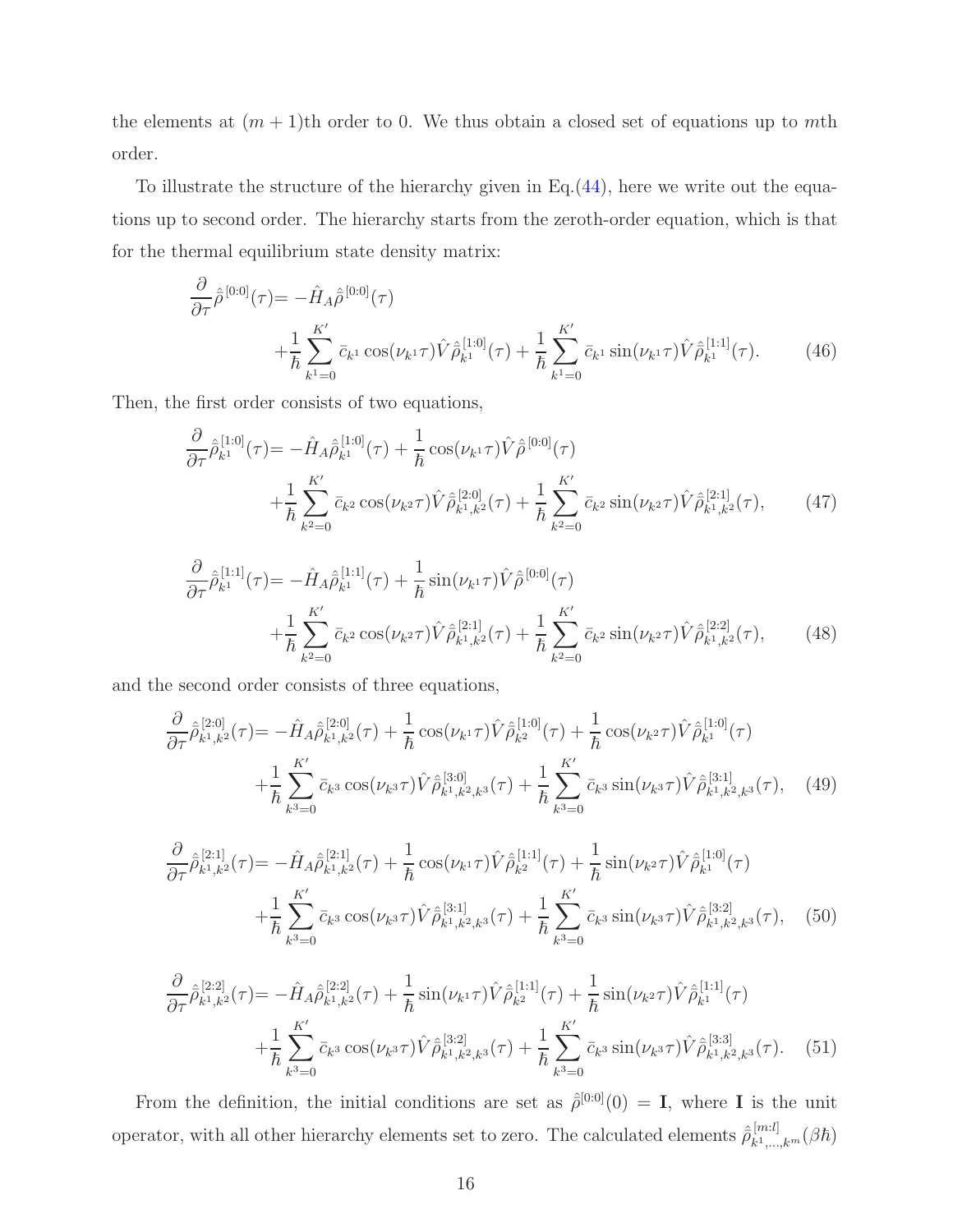must be normalized after the integration over imaginary time is carried out by dividing by  $Z_A = tr_A\{\hat{\rho}^{[0:0]}(\beta \hbar)\}\$ . A significant difference between the real-time HEOM, given in  $Eq. (40)$ , and the above imaginary-time HEOM is that the former contain damping terms proportional to  $\gamma$  and  $\nu_k$ , whereas the latter contain sinusoidal terms. The imaginary-time HEOM readily yield the desired quantities, as they are solved by integrating over the predetermined interval from  $\tau = 0$  to  $\tau = \beta \hbar$ , in contrast to the situation for the real-time HEOM, in which the integration must be carried out until convergence to the steady state is realized. Any equilibrium expectation value of the system can be easily evaluated from  $\hat{\rho}^{[0:0]}(\beta\hbar)$ . Moreover, we can evaluate the imaginary-time correlation functions<sup>91</sup> from Eq. (44) in the same manner that the real-time correlation functions are evaluated from the real-time HEOM.<sup>20</sup>

The correlated initial states for the real-time HEOM can be constructed from the hierarchy elements of the imaginary-time HEOM. The relations between the real-time and imaginary-time HEOM elements are similar to the relations between the expectation value of the collective bath oscillator coordinate and the real-time HEOM elements.<sup>92</sup> Here, we present the relations between the two sets of elements up to second order in the system-bath interaction:

$$
\hat{\rho}_{0,\ldots,0}^{(0)}(0) = \frac{1}{Z_A} \hat{\bar{\rho}}^{[0:0]}(\beta \hbar),\tag{52}
$$

$$
\hat{\rho}_{0,\ldots,0}^{(1)}(0) = -\frac{1}{Z_A} \left[ c_0'' \hat{\bar{\rho}}_0^{[1:0]}(\beta \hbar) + \sum_{k=1}^{K'} \left( c_k'' \hat{\bar{\rho}}_k^{[1:0]}(\beta \hbar) + i c_k' \hat{\bar{\rho}}_k^{[1:1]}(\beta \hbar) \right) \right],\tag{53}
$$

$$
\hat{\rho}_{0,\dots,j_k=1,0,\dots,0}^{(0)}(0) = -\frac{1}{Z_A} \left( c'_k \hat{\bar{\rho}}_k^{[1:0]}(\beta \hbar) - ic'_k \hat{\bar{\rho}}_k^{[1:1]}(\beta \hbar) \right),\tag{54}
$$

$$
\hat{\rho}_{0,\ldots,0}^{(2)}(0) = \frac{1}{Z_A} \left[ c_0''^2 \hat{\rho}_{00}^{[2:0]}(\beta \hbar) + c_0'' \sum_{k=1}^{K'} \left( c_k'' \hat{\rho}_{0k}^{[2:0]}(\beta \hbar) + ic_k' \hat{\rho}_{0k}^{[2:1]}(\beta \hbar) \right) + \sum_{k=1}^{K'} \sum_{k'=1}^{K'} \left( c_k'' c_{k'}'' \hat{\rho}_{kk'}^{[2:0]}(\beta \hbar) + 2ic_k'' c_{k'}' \hat{\rho}_{kk'}^{[2:1]}(\beta \hbar) - c_k' c_{k'}' \hat{\rho}_{kk'}^{[2:2]}(\beta \hbar) \right) \right],
$$
\n(55)

$$
\hat{\rho}_{0,\ldots,j_k=1,0,\ldots,j_{k'}=1,0,\ldots,0}^{(0)}(0) = \frac{1}{Z_A} \left( c'_k c'_k \hat{\rho}_{k,k'}^{[2:0]}(\beta \hbar) - 2ic'_k c'_{k'} \hat{\rho}_{k,k'}^{[2:1]}(\beta \hbar) - c'_k c'_{k'} \hat{\rho}_{k,k'}^{[2:2]}(\beta \hbar) \right).
$$
\n(56)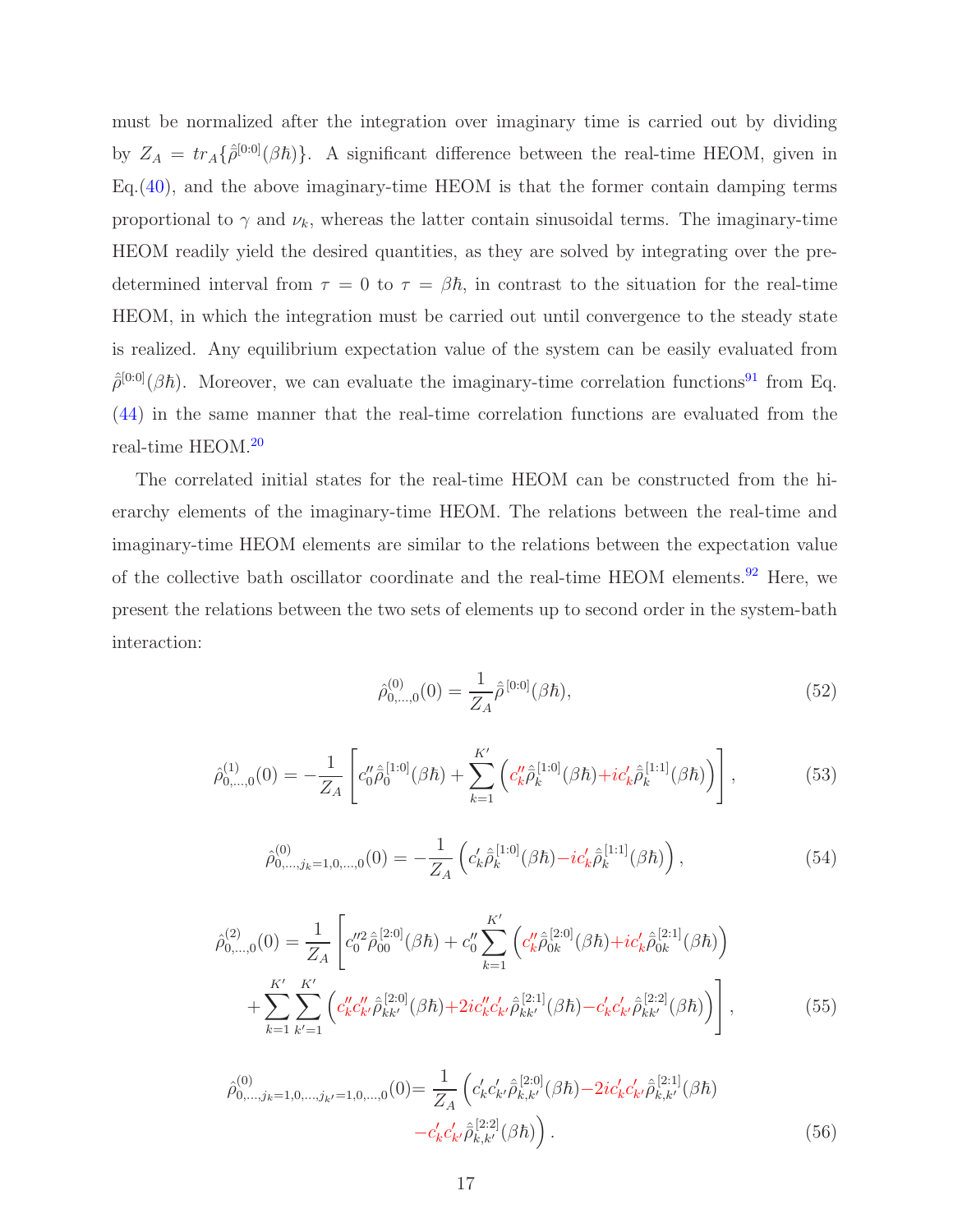The elements  $\hat{\rho}_{0...}^{(0)}$  $_{0,\dots,j_k=2,0,\dots,0}^{(0)}(0)$  are obtained by setting  $k = k'$  in Eq.(56). In practice, in order to evaluate the HEOM elements in the case of correlated initial conditions from the imaginary-time HEOM, the cutoff,  $K'$ , must be comparable to the cutoff of used for the real-time HEOM given in Eq.(40),  $K$ . If we only need the equilibrium distribution, Eq.(52), however, we may choose  $K'$  even slightly smaller than  $K/2$ .

The equilibrium reduced density matrix has been evaluated from various approaches.  $93,94$ Equation (44) allows us to calculate the same matrix elements using the reduced equation of motion approach. Moreover, this approach allows us to evaluate the correlated initial conditions of the real-time HEOM.

## V. NUMERICAL RESULTS: CORRELATED INITIAL CONDITIONS, THERMODYNAMIC VARIABLES, AND EXPECTATION VALUES

In this section, we report the results of numerical simulations that demonstrate the applicability and validity of the imaginary-time HEOM, given in Eq. (44), for the system Hamiltonian

$$
\hat{H}_A = \frac{1}{2}\omega_0 \hat{\sigma}_z + \frac{1}{2}\Delta \hat{\sigma}_x.
$$
\n(57)

We chose the system parameters as  $\omega_0 = 1$  and  $\Delta = 0$  or 1, and the bath parameters as  $\beta = 0.5 \sim 5$ ,  $\eta = 0 \sim 2$ , and  $\gamma = 0.5$  for the system-bath interaction  $\hat{V} = \hat{\sigma}_x$ . We truncated the hierarchy by setting  $\hat{\rho}_{\mu_1}^{[K'+1:l]}$  $\mu_{k_1,\ldots,k^{K'+1,l}}^{[K'+1:l]}(\tau) = 0$  for  $K' = 6$  in the imaginary-time HEOM, while we truncated by setting  $\hat{\rho}_{i_1}^{(n)}$  $j_{j_1,...,j_K}(t) = 0$  for  $N \equiv n + \sum_{k=1}^{K} j_k = 10$  with  $K = 7$  in the realtime HEOM. The 4th-order Runge-Kutta method was used for both the imaginary-time and real-time integrations with time steps of  $\Delta \tau = 1.0 \times 10^{-4}$  and  $\Delta t = 5.0 \times 10^{-4}$ , respectively. The real-time HEOM were integrated from the factorized initial conditions  $\rho_{0...}^{(0)}$  $\mathcal{C}^{(0)}_{0,\ldots,0}(0)$  and  $\hat{\rho}_{j_1..}^{(n)}$  $j_{j_1,\dots,j_K}(0) = 0$  at  $t = 0$ , and steady states were realized between  $t = 100$  and  $t = 200$ .

#### A. Correlated initial states

First, we verified the accuracy of the imaginary-time HEOM by comparing the equilibrium state obtained from them with the steady state distributions obtained from the real-time HEOM for the temperatures  $\beta = 0.5, 1.0,$  and 3.0 with  $\eta = 1$  and  $\Delta = 1$ . We found that the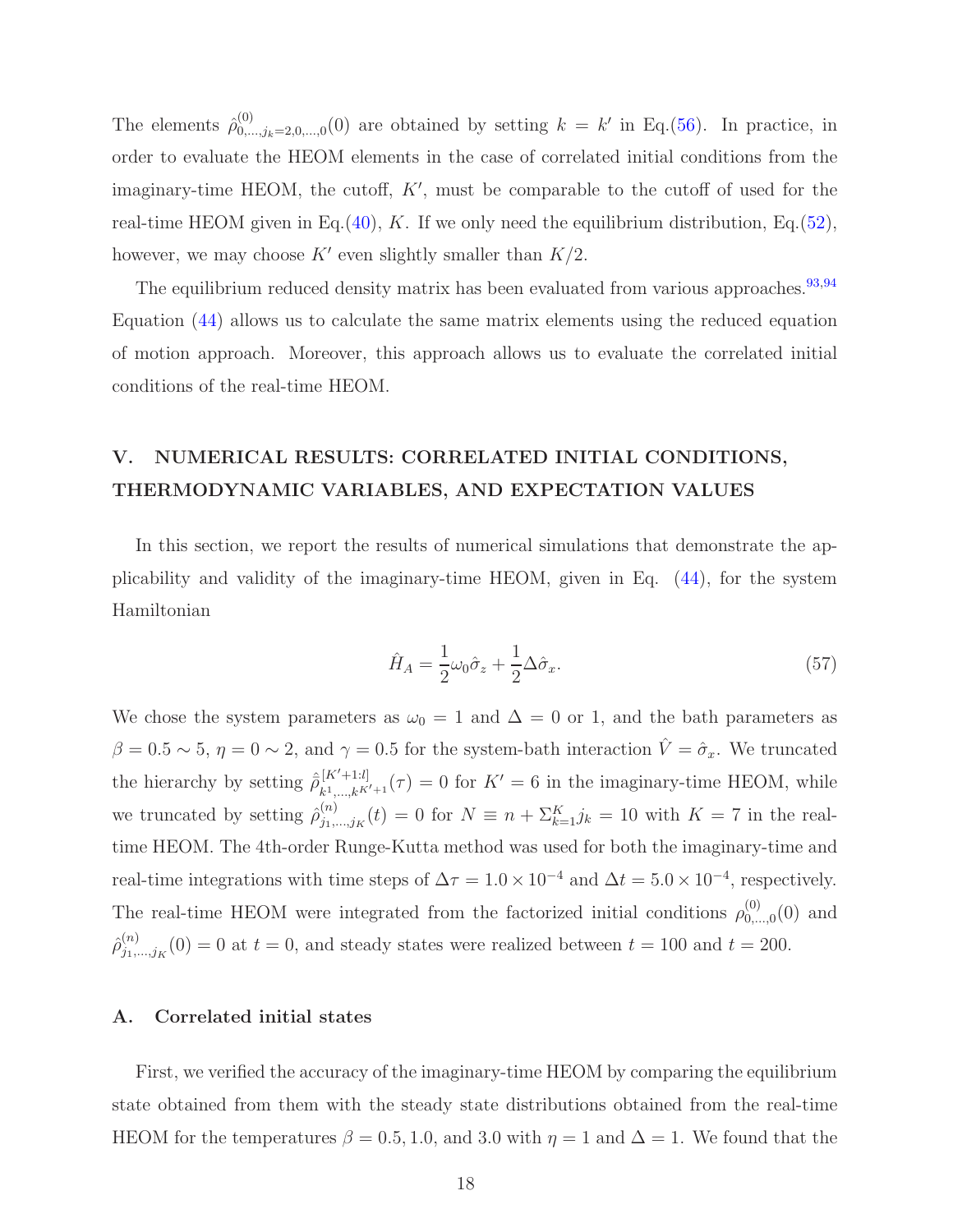|                  | $\beta \hbar$ HEOM | (0)<br>$\rho_{0000000}$ | (1)<br>$\rho_{0000000}$ | (0)<br>$\rho_{1000000}^{5000000}$ | (0)<br>$\rho_{0010000}$ | (0)<br>$\rho_{0000010}$                          | (2)<br>$\rho_{0000000}$ |
|------------------|--------------------|-------------------------|-------------------------|-----------------------------------|-------------------------|--------------------------------------------------|-------------------------|
| 0.5              | imag               | 0.617712                | 0.032478                |                                   |                         | $-0.000058$ $-0.0000022$ $-0.0000003$ $0.033128$ |                         |
|                  | real               | 0.617712                | 0.032478                |                                   |                         | $-0.000059$ $-0.0000022$ $-0.0000003$ $0.033116$ |                         |
| 1.0              | imag               | 0.707858                | 0.062522                |                                   |                         | $-0.000395$ $-0.0000157$ $-0.0000020$ $0.033651$ |                         |
|                  | real               | 0.707867                | 0.062530                |                                   |                         | $-0.000403$ $-0.0000159$ $-0.0000020$ $0.033562$ |                         |
| 3.0 <sub>l</sub> | imag               | 0.823431                | 0.121889                |                                   |                         | $-0.003975$ $-0.0002132$ $-0.0000280$ $0.031429$ |                         |
|                  | real               | 0.823576                | 0.122238                |                                   |                         | $-0.004294$ $-0.0002227$ $-0.0000291$ $0.030249$ |                         |

TABLE I. Hierarchy elements calculated from the imaginary-time HEOM and real-time HEOM for several values of the inverse temperature,  $\beta$ .

steady-state calculated from the real-time HEOM,  $\hat{\rho}_{0...}^{(0)}$  $_{0,\ldots,0}^{(0)}(0)$ , deviates from the equilibrium state calculated from the imaginary-time HEOM,  $\hat{\rho}^{[0:0]}(\beta \hbar)/Z_A$  by less than 0.0001% of difference at  $\beta = 0.5$ . The difference between the two results become larger for larger  $\beta$  and for deeper hierarchy elements, because we solved the two kinds of HEOM using different truncation schemes. Other than this difference, however, the imaginary-time HEOM results are consistent with the real-time HEOM results. This also indicates that the steady-state elements obtained from Eq. (40) indeed represent the correlated thermal equilibrium state defined by Eq. $(42)$ .

Note that we must chose  $K' \approx K$  in order to accurately calculate the real-time HEOM elements for the correlated initial conditions from the imaginary-time HEOM. Then, in order to obtain a better accuracy for deeper hierarchy elements in the imaginary-time HEOM, we used a small time step in the numerical integrations. For this reason, the computational costs for the real-time and imaginary-time HEOM were comparable. However, if we merely needed the equilibrium distribution  $\hat{\bar{\rho}}^{[0:0]}(\beta \hbar)$  to one percent accuracy, we could use a smaller cuttoff  $K'$  and/or a larger time step for the imaginary-time HEOM and thereby reduce the computational costs to less than 1% of that for the results reported here.

#### B. Partition functions and thermodynamic variables

Although with the real-time HEOM, we can calculate only the probability distribution, with the imaginary-time HEOM we are able to calculate thermodynamic variables via the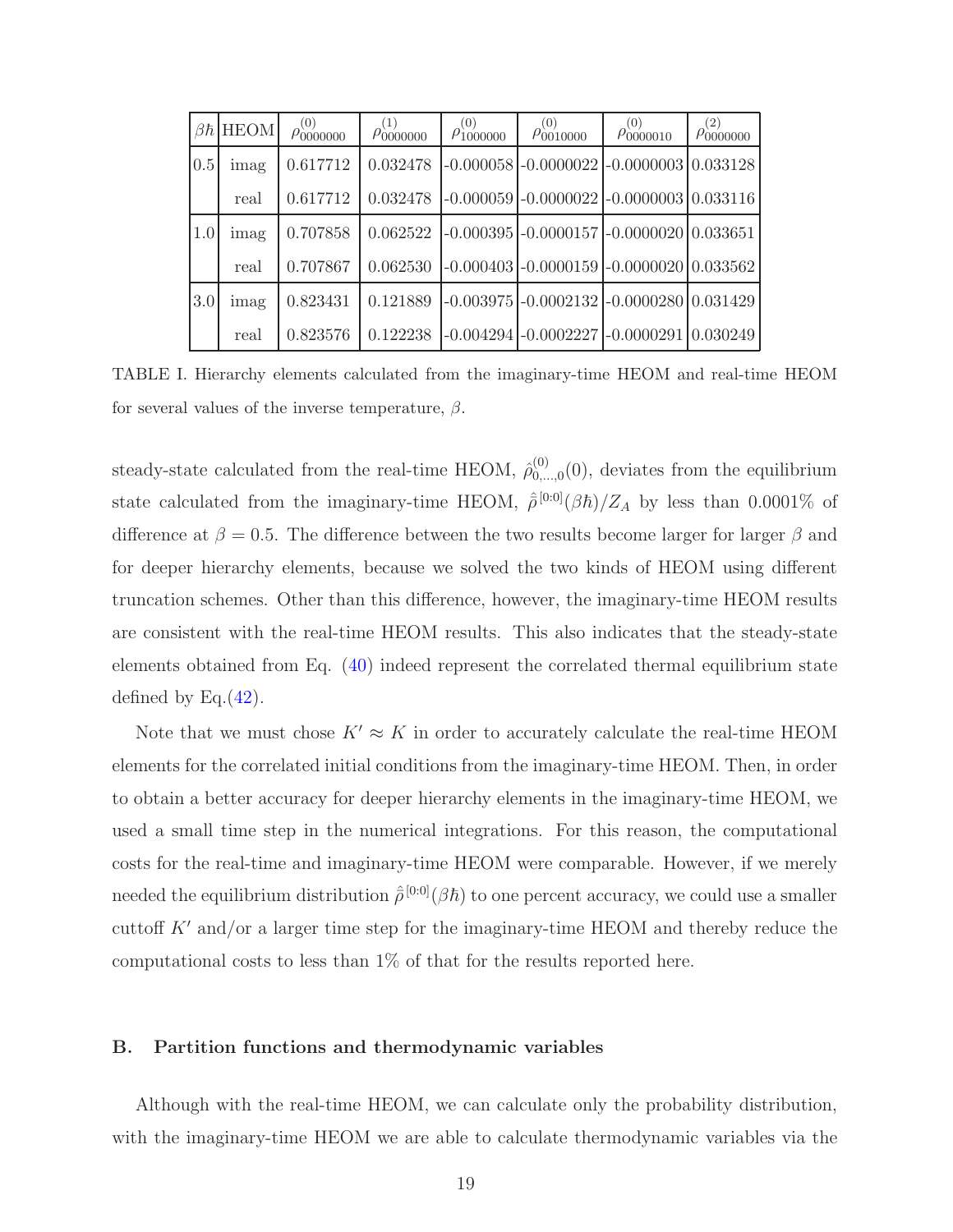partition function of the reduced system,  $Z_A = tr_A \{\hat{\bar{\rho}}^{[0:0]}(\beta \hbar)\}\.$  Note that the total partition function can be expressed as  $Z_{tot} = Z_A Z_B$ , where the partition function of the bath is given by

$$
Z_B = \prod_j \frac{1}{2\sinh\left(\frac{\beta\hbar\omega_j}{2}\right)}.\tag{58}
$$

Because we consider an infinite number of oscillators, however, the partition function of the bath cannot be determined. For this reason, we consider the system part,  $Z_A$ , only. We calculated the Helmholtz free energy,  $F_A = -\ln(Z_A)/\beta$ , the entropy,  $S_A = k_B \beta^2 \partial F_A/\partial \beta$ , the internal energy,  $U_A = -\partial \ln(Z_A)/\partial \beta$ , the heat capacity,  $C_A = -k_B \beta^2 \partial U_A/\partial \beta$ , and the susceptibility,  $\chi_A = -(\partial F/\partial \Delta)$ , from  $Z_A$  for several values of  $\beta$ . To obtain these quantities, we numerically integrated the imaginary-time HEOM for fixed  $\eta = 1$  and  $\Delta = 0$  to obtain  $Z_A$  for  $\beta$  satisfying  $0.05 \ge \beta \ge 5$  at steps of  $\Delta \beta = 0.05$ . For the susceptibility, we also calculated the free energy for  $\Delta = 0.05$  in order to evaluate the derivative with respect to  $\Delta$  at  $\Delta = 0.025$ .

The quantities mentioned above obtained using the imaginary-time HEOM are compared in Fig. 1 with the corresponding quantities for a system characterized by the canonical distribution,  $Z_A^0 = tr_A \{ \exp[-\beta \hat{H}_A] \}$ , with the same Hamiltonian  $\hat{H}_A$  (with  $\Delta = 0$ ) and inverse temperature  $\beta$ . This corresponds to the partition function of the system in the case that the total partition function takes the factorized form  $Z_{tot}^{0}$  =  $tr_A\{\exp[-\beta \hat{H}_A]\}$  $tr_B\{\exp[-\beta \hat{H}_B]\}$ . The thermodynamic quantities are then given by  $Z_A^0 =$  $2\cosh(\beta\hbar\omega_0/2), F_A^0 = -\ln(2\cosh(\beta\hbar\omega_0/2))/\beta, U_A^0 = -\tanh(\beta\hbar\omega_0/2)/2, S_A^0 = -k_B[(\beta\hbar\omega_0/2)\tanh(\beta\hbar\omega_0/2)]$ - ln(2 cosh( $\beta \hbar \omega_0/2$ )), and  $C_A^0 = k_B(\beta \hbar \omega_0)^2/4 \cosh^2(\beta \hbar \omega_0/2)$ . Also, note that the susceptibility for finite  $\Delta$  is expressed as  $\chi_A^0 = \Delta \tanh \left[ \beta \hbar \sqrt{\omega_0^2 + \Delta^2} \right] / 2$ . The superscript "0" on these quantities indicates that these are calculated using the conventional statistical physics approach, which is equivalent to assuming a factorized thermal equilibrium state.

As seen in Fig. 2, in both cases of the spin-boson and factorized spin system, the entropy and internal energy decrease with the inverse temperature, while the heat capacities of both systems exhibit maxima at inverse temperatures near  $\beta = 2$ , where the thermal excitation energy becomes comparable to the excitation energy. The entropy in the spin-boson case is larger than that in the factorized case at lower temperatures because the spin-boson system involves more degrees of freedom, due to the presence of the system-bath interaction. It is also seen that the internal energy is systematically lower in the spin-boson case than in the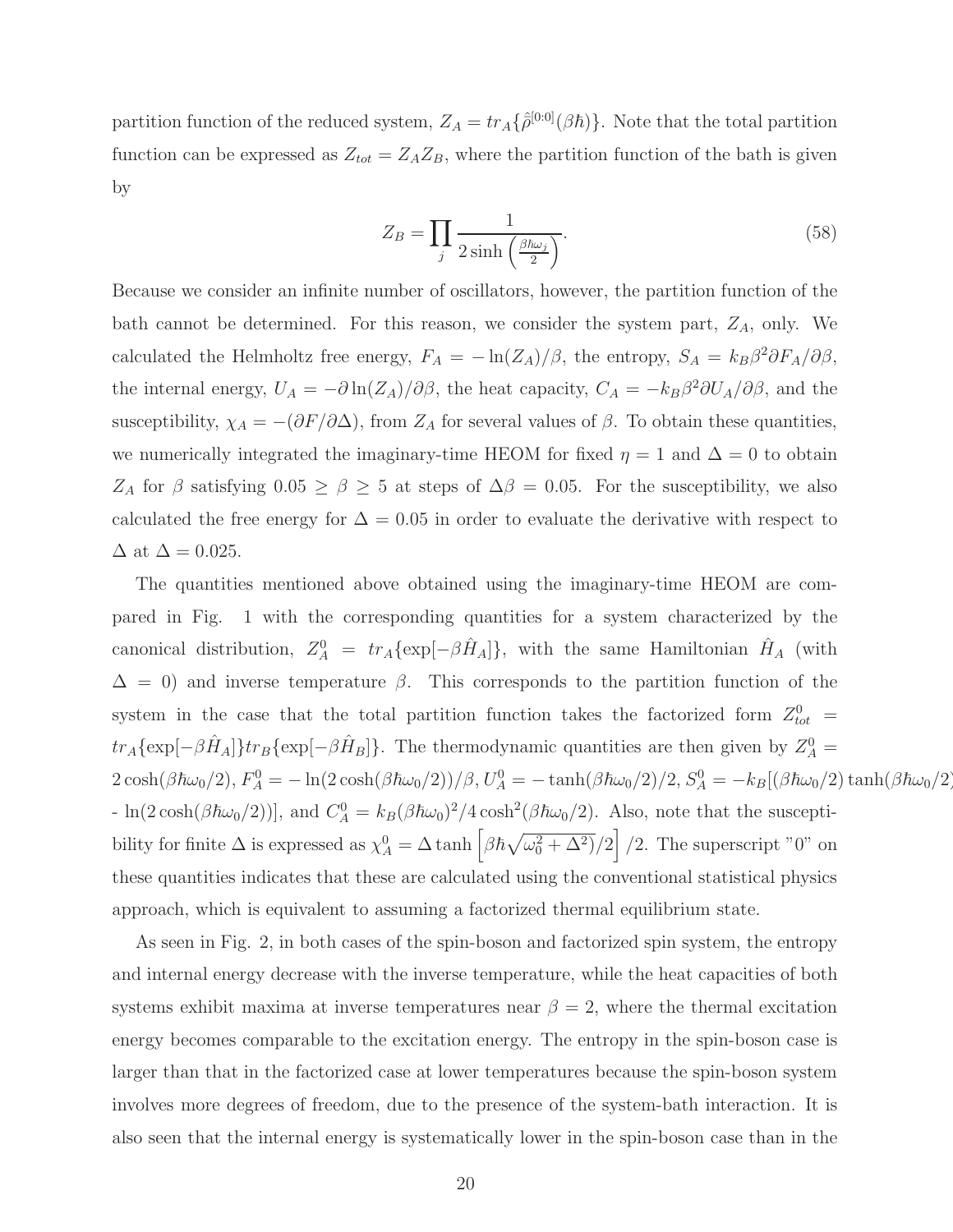factorized case. This indicates that the bath absorbs some of the system energy through the interaction. The degree to which the system energy is absorbed by the bath increases as  $\beta$  approaches the thermal excitation energy of the system and, as a result, the heat capacity of the spin-boson system becomes smaller than that of the factorized spin system near the peak position at  $\beta = 2$ . Compared with the other thermodynamic variables, the difference between the susceptibilities in the two cases is small. This is because the systembath interaction has the same form as the magnetic excitation, and the effects of  $\Delta$  are suppressed by the strong system-bath interaction.

It is important to note here that those states regarded as the thermal equilibrium states in the two cases compared above are different. In the conventional treatment, the thermal equilibrium state of the system corresponds to the case of a factorized partition function, while in the present treatment of the spin-boson system, we consider the thermal equilibrium state of the total system. Although the difference between the equilibrium thermodynamic quantities for the spin-boson system and the factorized spin system are rather minor in the static case considered in Fig. 2, the difference becomes significant when we study the dynamics of the system, because in this case, the positivity condition is often violated in the conventional treatment. This may indicate that treatments based on the canonical distribution are inherently incompatible with dynamical states.

#### C. Auxiliary hierarchy elements and expectation values

By utilizing the hierarchy elements, we can calculate expectation values of the system and bath. For example, the expectation value of the system energy,  $\langle \hat{H}_A \rangle$ , is obtained from Eq.  $(52)$  as

$$
\langle \hat{H}_A \rangle = tr_A \{ \hat{H}_A \hat{\rho}_{0,\dots,0}^{(0)}(0) \},\tag{59}
$$

Using the first element of the hierarchy, the expectation value of the system-bath interaction,  $\langle \hat{H}_I \rangle = tr \{ \hat{V} \sum c_j \hat{x}_j \exp[-\beta \hat{H}_{tot}] \},$  is evaluated as

$$
\langle \hat{H}_I \rangle = tr_A \{ \hat{V} \hat{\rho}_{0,\dots,0}^{(1)}(0) \} + \sum_{k=1}^K tr_A \{ \hat{V} \hat{\rho}_{0,\dots,j_k=1,0,\dots,0}^{(0)}(0) \},\tag{60}
$$

where  $\hat{\rho}_{0...}^{(1)}$  $_{0,...,0}^{(1)}(0)$  and  $\rho_{0,..}^{(0)}$  $\mathbb{D}_{0,\ldots,j_k=1,0,\ldots,0}^{(0)}(0)$  are obtained from Eqs.(53) and (54), respectively.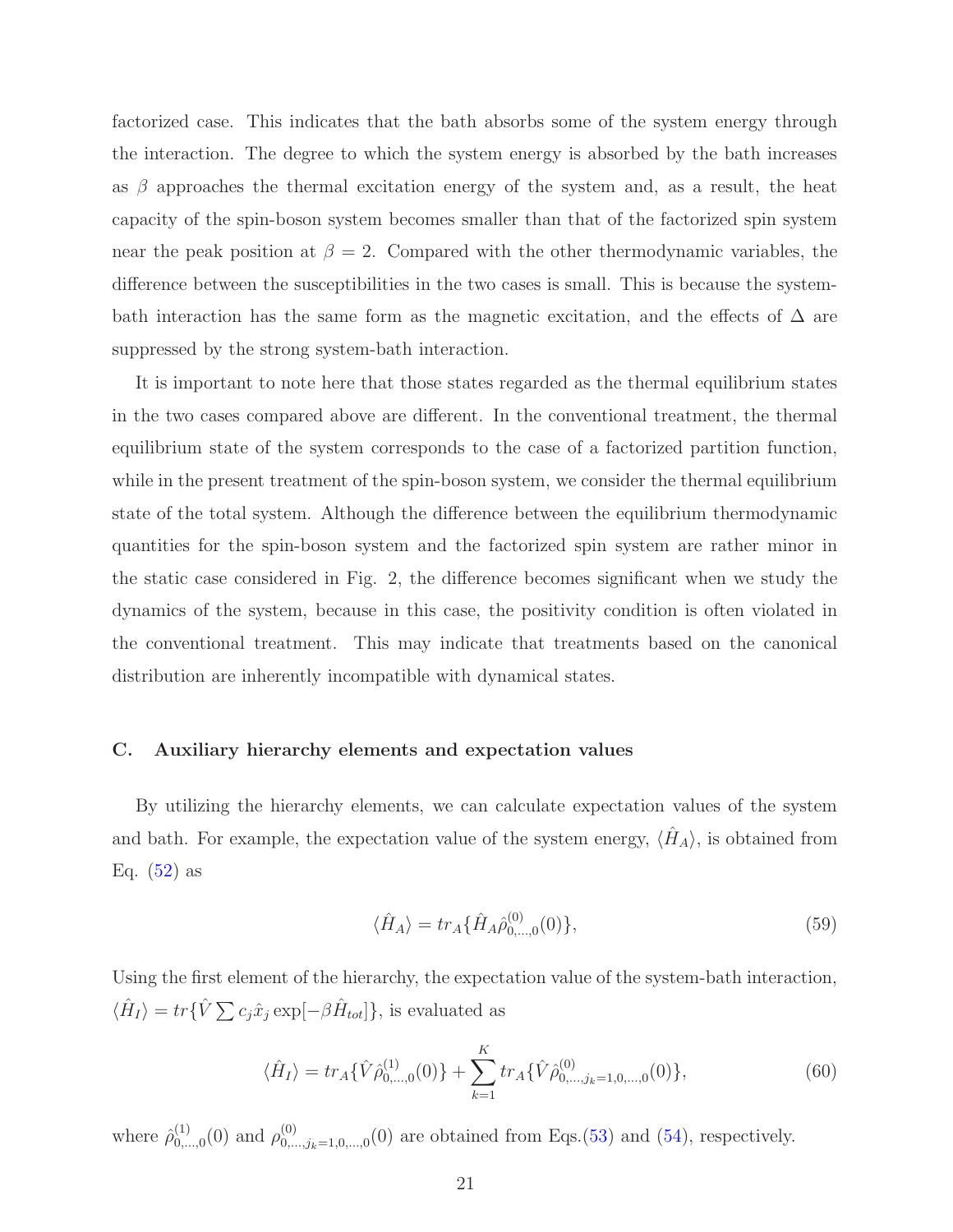

FIG. 2. The entropy, S, internal energy, U, heat capacity, C, and susceptibility,  $\chi$ , of a spin-boson system (solid curves) and a factorized spin system (dashed curves) as functions of the inverse temperature,  $\beta$ . The susceptibility,  $\chi$ , is calculated at  $\Delta = \delta \ll \omega_0$ , and is normalized by dividing by  $\delta$ .

In Fig. 2, we present the expectation values  $\langle \hat{H}_A \rangle$  and  $\langle \hat{H}_I \rangle$  and the internal energy of the system,  $U_A$ , as obtained by numerically integrating Eq.  $(44)$  for various coupling strengths,  $η$ , at  $β = 1$  and  $β = 3$ , with a step size of  $δη = 0.2$ . At those temperatures, the system part of the energy increases linearly, while the interaction part decreases linearly as a function of the coupling strength,  $\eta$ , but the rates of decrease and increase are smaller for lower temperatures, because the thermal activity of the bath is lower in this regime. We should mention that the internal energy,  $U_A$ , contains the system part of the interaction energy but not the bath part. The system part and bath part of the interaction energies are calculated as  $(U_A - \langle \hat{H}_A \rangle)$  and  $\langle \hat{H}_I \rangle - (U_A - \langle \hat{H}_A \rangle)$ , respectively. The internal energy decreases as a function of  $\eta$  because the system part of the interaction energy also decreases as a function of  $\eta$ . Both the bath and system parts of the interaction energy decrease as function of  $\eta$ ,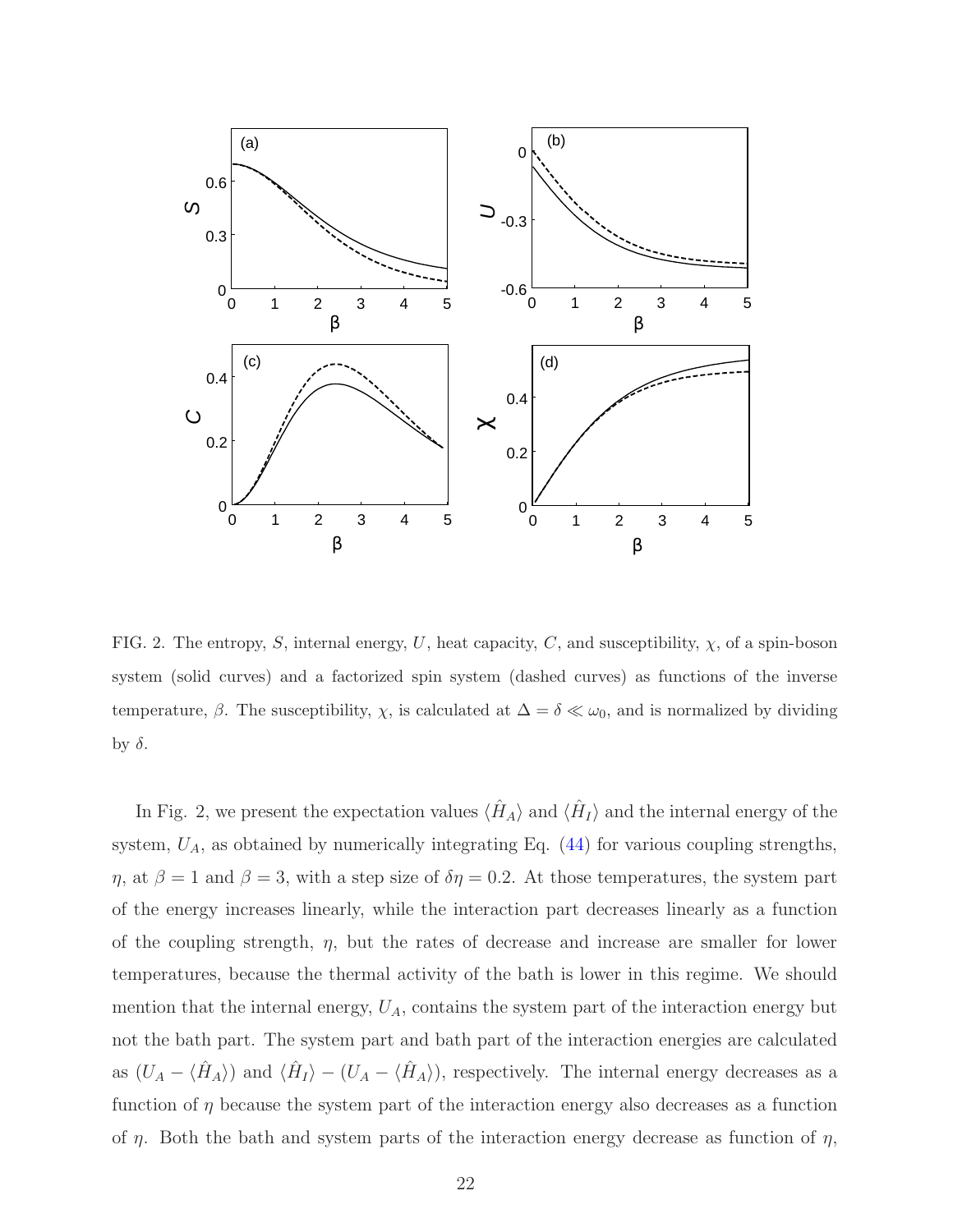

FIG. 3. The self energy of the system,  $\langle \hat{H}_A \rangle$ , the interaction energy,  $\langle \hat{H}_I \rangle$ , and the internal energy of the system,  $U_A$ , as function of the system-bath coupling strength,  $\eta$ , at (a)  $\beta = 1$ , (b) 3, and (c) 5.

but the bath part of the contribution is much larger than the system part, because the bath contains many degrees of freedom.

## VI. CONCLUDING REMARKS

In this paper, we derived the real-time and imaginary-time HEOM starting from the influence functional formalism with a correlated thermal initial state. It was shown that the thermal equilibrium state calculated from the imaginary-time HEOM is equivalent to the steady state solution of the real-time HEOM. Because the imaginary-time HEOM is defined in terms of integrals carried out over the definite time interval from  $\tau' = 0$  to  $\tau' = \beta$  and because the elements of the imaginary-time HEOM are real, we were able to calculate the hierarchy elements more easily in this case than in the case of the real-time HEOM. Moreover, using the imaginary-time HEOM, we were able to calculate the partition function, and from this, we could directly obtain several thermodynamic quantities, namely, the free energy,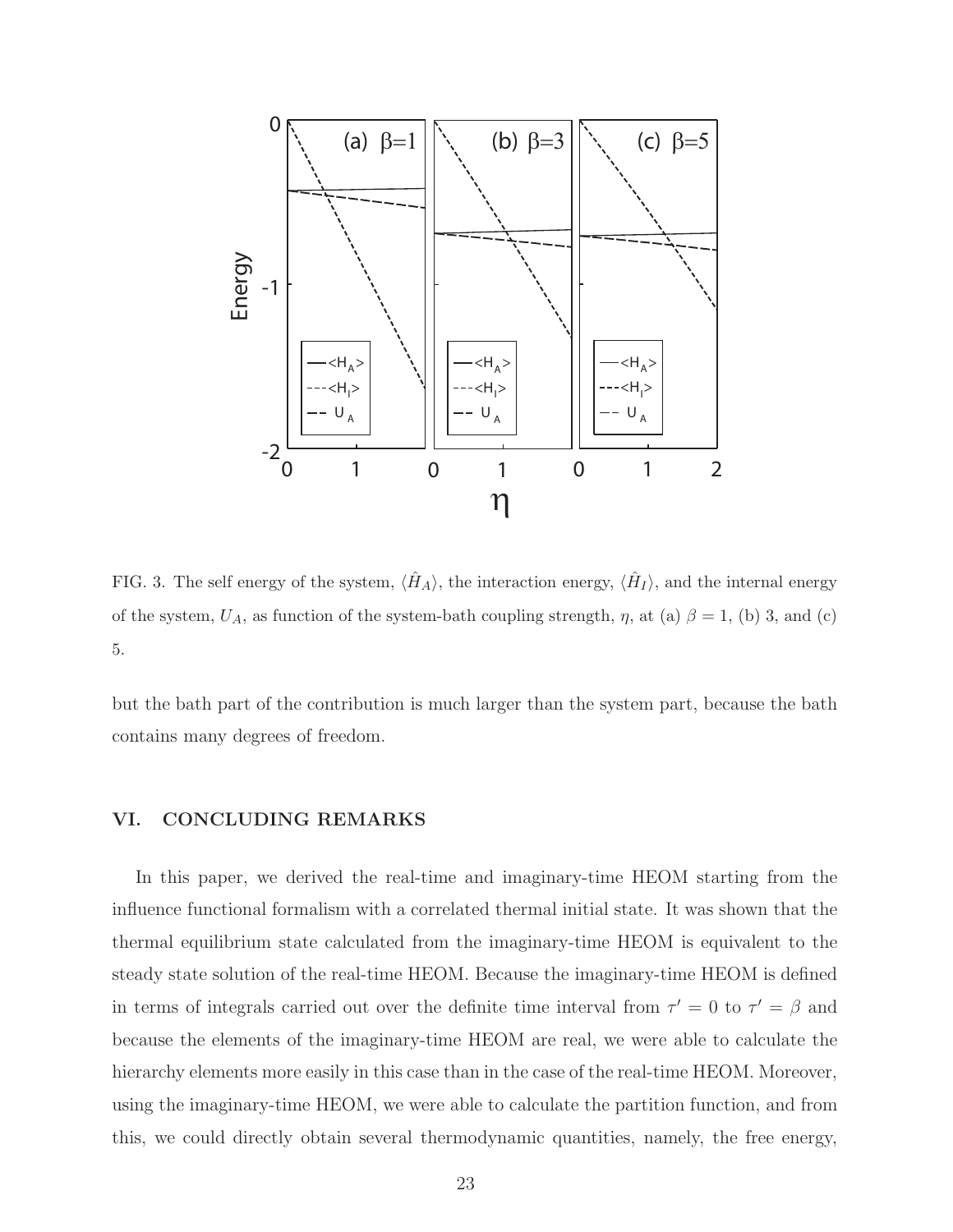entropy, internal energy, heat capacity, and susceptibility of the system in the dissipative environment. The expectation values of not only the system energy but also the systembath interaction energy were also evaluated from the hierarchy elements obtained from the real- and imaginary-time HEOM. We found that for the purpose of studying equilibrium properties, rather than dynamical behavior, the imaginary-time HEOM is more usueful than the real-time HEOM.

In this paper, we derived the HEOM for a system in the energy eigenstate representation, but extension to a system in the coordinate space representation (or the Wigner representation) is straightforward.<sup>80–83,95–98</sup> This extension will be helpful for identifying the pure quantum effects, because we can compare the quantum results with the classical results obtained from the classical limit of the imaginary-time HEOM.55,80,96

### ACKNOWLEDGMENTS

The author is grateful to Professor Hermann Grabert, Professor Gerhard Stock, Professor Heinz-Peter Breuer, and Dr. Lothar M¨uchenber and their group members at the Freiburg Institute for Advanced Studies for their hospitality. Financial support from the Humboldt Foundation, the University of Freiburg, and a Grant-in-Aid for Scientific Research (A26248005) from the Japan Society for the Promotion of Science are acknowledged.

#### Appendix A: Derivation of correlated influence functional

Because the extension to a many oscillator system is straightforward, we start from a single oscillator bath, described by the Hamiltonian

$$
\hat{H} = \frac{\hat{p}^2}{2m} + \frac{1}{2}m\omega^2 \hat{x}^2 - V(t)\hat{x}.
$$
\n(A1)

We then consider the density matrix elements with the three source terms  $V, \bar{V},$  and  $V'$ defined by $87-90$ 

$$
\rho(x, x'; t, \beta \hbar; \mathbf{V}) = \int dx_0 \int dx'_0 \int_{x(0) = x_0}^{x(t) = x} D[x(\tau)] e^{\frac{i}{\hbar} \int_0^t d\tau \left[\frac{1}{2}m\dot{x}^2 - \frac{1}{2}m\omega^2 x^2 + V(\tau)x\right]} \times \int_{\bar{x}(0) = x'_0}^{\bar{x}(\beta \hbar) = x_0} D[\bar{x}(\tau')] e^{-\frac{1}{\hbar} \int_0^{\beta \hbar} d\tau' \left[\frac{1}{2}m\dot{x}^2 + \frac{1}{2}m\omega^2 \bar{x}^2 - \bar{V}(\tau')\bar{x}\right]} \times \int_{x'(0) = x'_0}^{x'(t) = x'} D[x'(\tau)] e^{-\frac{i}{\hbar} \int_0^t d\tau \left[\frac{1}{2}m\dot{x}'^2 - \frac{1}{2}m\omega^2 x'^2 + V'(\tau)x'\right]}.
$$
\n(A2)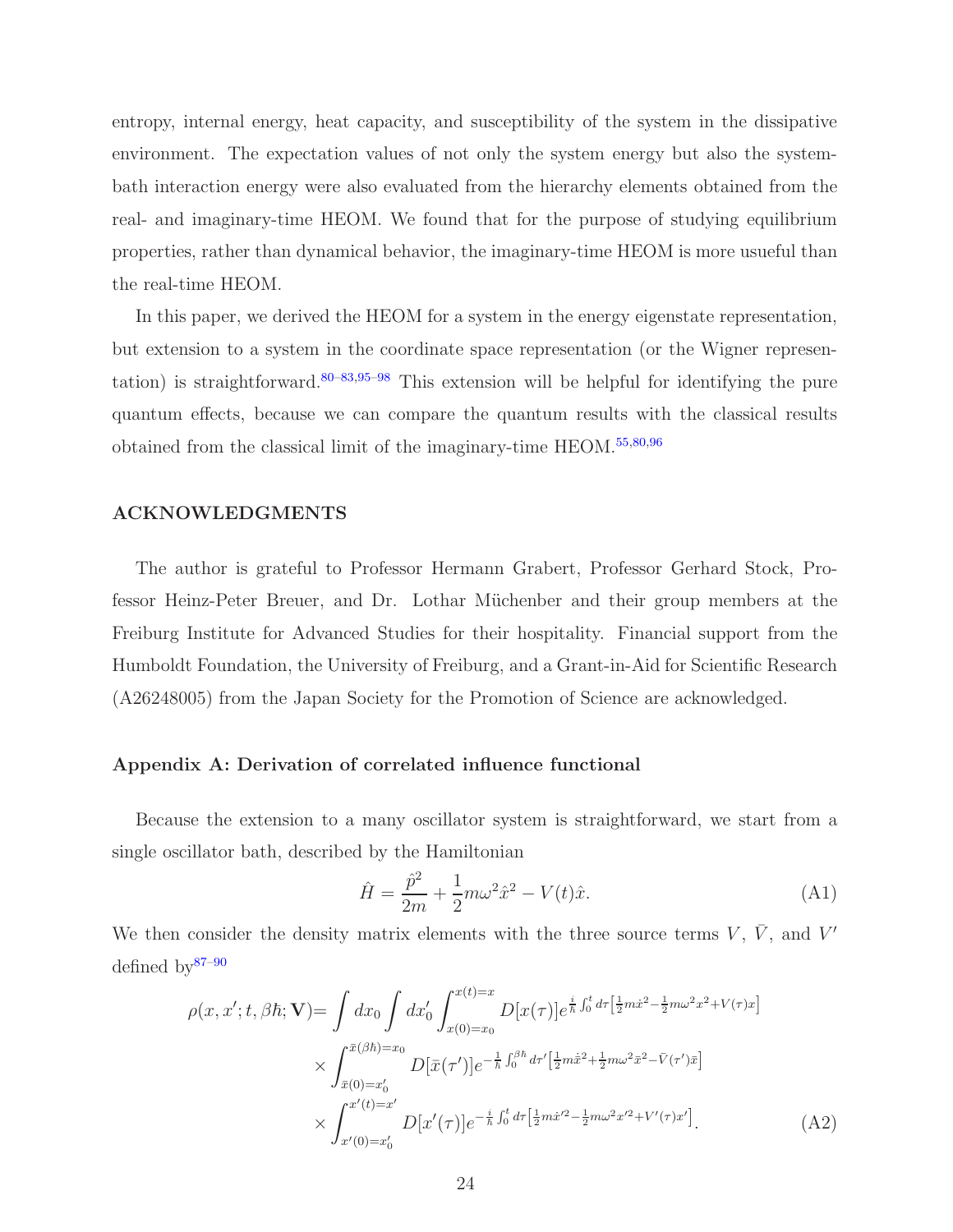In order to evaluate  $\rho(x, x'; t, \beta \hbar; V)$ , we start from the Feynman propagator for Eq.(A1), expressed as

$$
G(x, x_0, t; V) = \int_{x(0) = x_0}^{x(t) = x} D[x(\tau)] e^{\frac{i}{\hbar} \int_0^t d\tau \left[\frac{1}{2}m\dot{x}^2 - \frac{1}{2}m\omega^2 x^2 + V(\tau)x\right]} = \sqrt{\frac{m\omega}{2\pi i\hbar \sin(\omega t)}} e^{\frac{i}{\hbar}S(x, x_0; t; V)},
$$
(A3)

where

$$
S(x, x_0; t; V) = \frac{m\omega}{2\sin(\omega t)} \left[ (x^2 + x_0^2)\cos(\omega t) - 2xx_0 + \frac{2x}{m\omega} \int_0^t dt' V(t')\sin(\omega t') + \frac{2x_0}{m\omega} \int_0^t dt' V(t')\sin(\omega(t - t')) - \frac{2}{m^2\omega^2} \int_0^t dt'' \int_0^{t''} dt' V(t'')\sin(\omega(t - t''))V(t')\sin(\omega t') \right].
$$
 (A4)

The equilibrium distribution,  $\rho^{eq}(x, x'; \beta \hbar; \bar{V})$ , is obtained from Eq.(A3) by replacing  $i\tau/\hbar$ with  $\tau'$ . This yields

$$
\rho^{eq}(x, x'; \beta \hbar; \bar{V}) = \int_{\bar{x}(0) = x'}^{\bar{x}(\beta \hbar) = x} D[\bar{x}(\tau')] e^{-\frac{1}{\hbar} \int_0^{\beta \hbar} d\tau' \left[\frac{1}{2} m \dot{\bar{x}}^2 + \frac{1}{2} m \omega^2 \bar{x}^2 - \bar{V}(\tau') \bar{x}\right]} \n= \frac{1}{2 \sinh\left(\frac{\beta \hbar \omega}{2}\right)} \sqrt{\frac{1}{2\pi \langle x^2 \rangle}} \exp\left[-\frac{1}{2 \langle x^2 \rangle} \left(\frac{x + x'}{2} - \bar{r}[\bar{V}; \beta \hbar]\right)^2 \n- \frac{1}{2\hbar^2} \langle p^2 \rangle (x - x')^2 + \frac{i}{\hbar} \bar{p}[\bar{V}; \beta \hbar](x - x') + \bar{\Phi}[\bar{V}; \beta \hbar]\right],
$$
\n(A5)

where

$$
\langle x^2 \rangle = \frac{\hbar}{2m\omega} \coth \frac{\beta \hbar \omega}{2},\tag{A6}
$$

$$
\langle p^2 \rangle = \frac{\hbar m \omega}{2} \coth \frac{\beta \hbar \omega}{2},\tag{A7}
$$

$$
\bar{r}[\bar{V};\beta\hbar] = \frac{1}{\hbar} \int_0^{\beta\hbar} d\tau' \bar{V}(\tau') \bar{L}(\tau'),\tag{A8}
$$

$$
\bar{p}[\bar{V};\beta\hbar] = \frac{im}{\hbar} \int_0^{\beta\hbar} d\tau' \bar{V}(\tau') \dot{\bar{L}}(\tau'),\tag{A9}
$$

and

$$
\bar{\Phi}[\bar{V};\beta\hbar] = \frac{1}{\hbar^2} \int_0^{\beta\hbar} d\tau'' \int_0^{\tau''} d\tau' \bar{V}(\tau'') \bar{V}(\tau') \bar{L}(\tau'' - \tau'). \tag{A10}
$$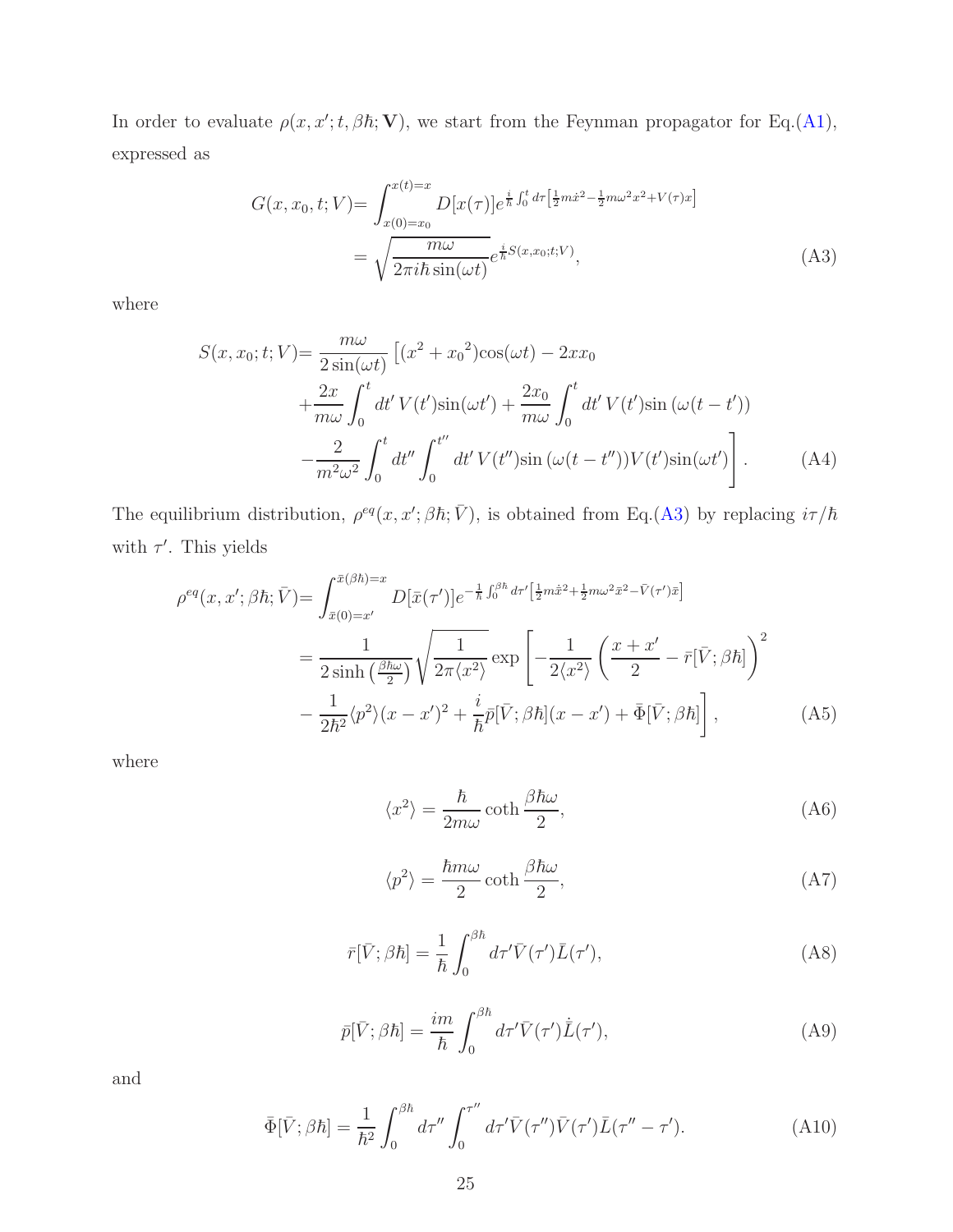Here, we have

$$
\bar{L}(\tau') = \frac{\hbar}{2m\omega} \frac{\cosh\left(\frac{\beta\hbar\omega}{2} - \omega\tau'\right)}{\sinh\left(\frac{\beta\hbar\omega}{2}\right)}.\tag{A11}
$$

Note that the partition function for the oscillator itself,  $Z \equiv \int dx \rho^{eq}(x, x; \beta \hbar; \bar{V} = 0)$ , can be obtained from Eq. $(A5)$  as

$$
Z = \frac{1}{2\sinh\left(\frac{\beta\hbar\omega}{2}\right)}.\tag{A12}
$$

Using the counter path, we can express the total density matrix, Eq.(A2),  $as^{88-90}$ 

$$
\rho(x, x'; t, \beta \hbar; \tilde{V}_C) = \int D[\tilde{x}(s)] e^{-\frac{i}{\hbar} \int_C ds \left[\frac{1}{2} m \dot{\tilde{x}}^2(s) - \frac{1}{2} m \omega^2 \tilde{x}^2(s) + \tilde{V}_C(s) \tilde{x}(s)\right]},
$$
(A13)

where  $\int D[\tilde{x}(s)] \equiv \int D[x(\tau)] \int D[\bar{x}(\tau')] \int D[x'(\tau)]$  and the contour paths are defined by Eqs.(12) and (13). We can obtain the full density matrix elements by simply replacing the integral  $\int d\tau'$  in Eqs.(A5)-(A10) with the contour integral  $\int_C ds$ . In the Wigner representation, we have the distribution

$$
W(p,r;t) = \frac{1}{2\pi\hbar} \int_{-\infty}^{\infty} e^{-ipq/\hbar} \rho(r+q/2, r-q/2; t) dq.
$$
 (A14)

After the normalization, this can be expressed as  $87$ 

$$
W(p,r;t;\tilde{V}_C) = \frac{1}{2\pi} \sqrt{\frac{1}{\langle p^2 \rangle \langle x^2 \rangle}}
$$
  
 
$$
\times \exp \left[ -\frac{1}{2\langle x^2 \rangle} \left( r - \tilde{r} [\tilde{V}_C; t, \beta \hbar] \right)^2 - \frac{1}{2\langle p^2 \rangle} (p - \tilde{p} [\tilde{V}_C; t, \beta \hbar])^2 + \tilde{\Phi} [\tilde{V}_C; t, \beta \hbar] \right],
$$
 (A15)

where

$$
\tilde{r}[\tilde{V}_C;t,\beta\hbar] = -\frac{i}{\hbar} \int_C ds' \tilde{V}_C(s')L(s'),\tag{A16}
$$

$$
\tilde{p}[\tilde{V}_C;t,\beta\hbar] = \frac{im}{\hbar} \int_C ds' \tilde{V}_C(s') \dot{L}(s'),\tag{A17}
$$

$$
\tilde{\Phi}[\tilde{V}_C; t, \beta \hbar] = -\frac{1}{\hbar^2} \int_C ds'' \int_{C'} ds' \tilde{V}_C(s'') \tilde{V}_{C'}(s') L(s'' - s'). \tag{A18}
$$

Here,  $L(s)$  is the analytically continued Matsubara Green function obtained from Eq.(A11) through the replacement  $\tau' \to -is' = -i(t' + i\tau')$ , given by

$$
L(t' + i\tau') = \frac{\hbar}{2m\omega} \frac{\cosh\left(\frac{\beta\hbar\omega}{2} - \omega\tau' + i\omega t'\right)}{\sinh\left(\frac{\beta\hbar\omega}{2}\right)},\tag{A19}
$$

and C' represents the counter path for s' that follows s'' along C under the condition  $s'' > s'$ . For the bath Hamiltonian appearing in Eq.(2) with the interaction  $-V\sum_{i} \alpha_i x_i$ , Eq.(A19) is expressed as Eq.(15). By tracing out  $p$  and  $r$ , we obtain the influence functional for correlated initial conditions,  $F[\tilde{V}_C;t,\beta\hbar] = \exp \{\tilde{\Phi}[\tilde{V}_C;t,\beta\hbar]\}.$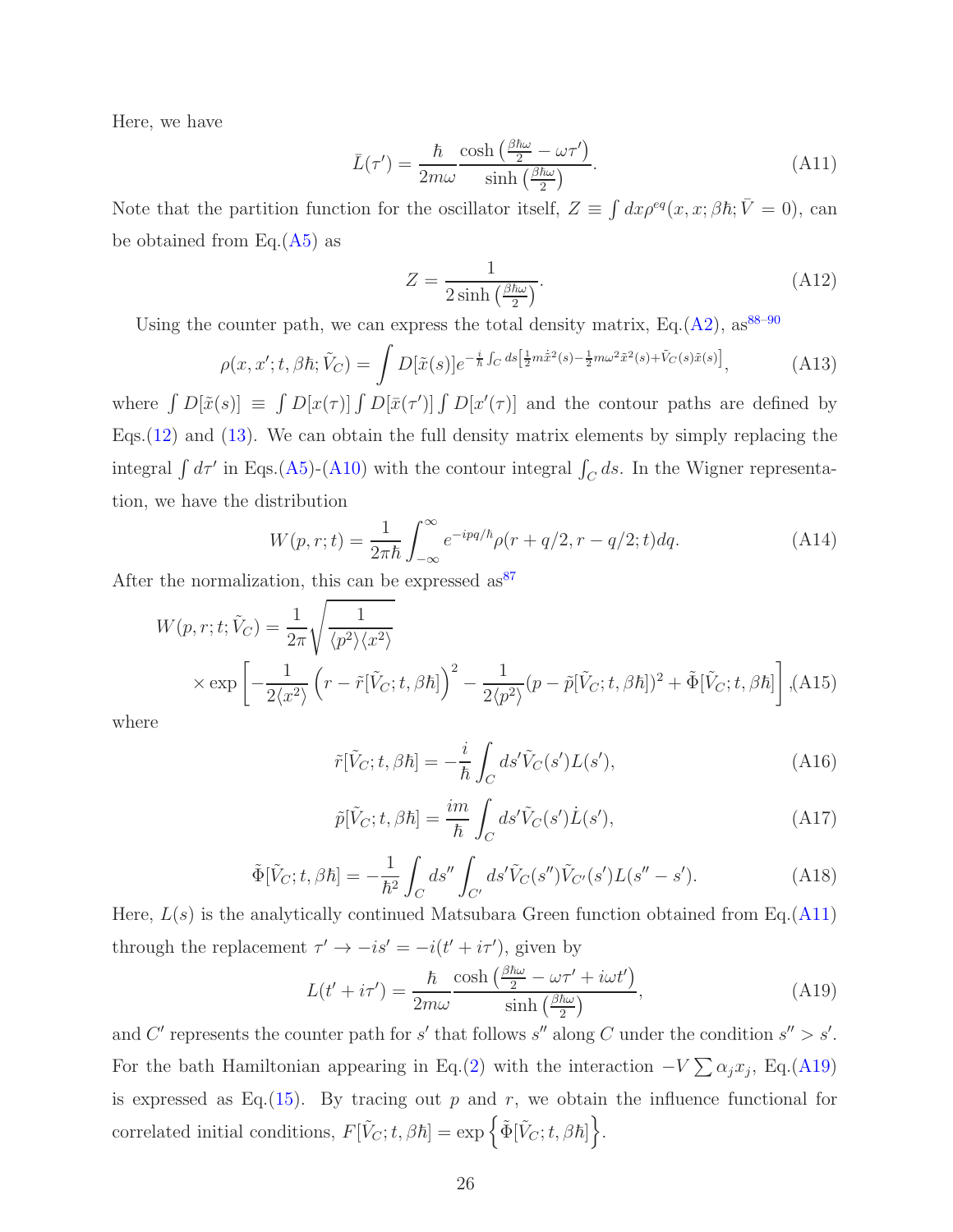## Appendix B: Influence phase

For the counter path defined by Eqs. $(12)$  and  $(13)$ , the influence phase given in Eq. $(A18)$ is expressed as

$$
\tilde{\Phi}[\mathbf{V};t,\beta\hbar] = -\frac{1}{\hbar^2} \left[ \int_0^t dt'' \int_0^{t''} dt' V(t'') V(t') L(-[t'' - t']) \right. \n- i \int_0^t dt'' \int_0^{\beta\hbar} d\tau' V(t'') \bar{V}(\tau') L(-t'' - i\tau' + i\beta\hbar) \n- \int_0^t dt'' \int_0^t dt' V(t'') V'(t') L(t' - t'' + i\beta\hbar) \n- \int_0^{\beta\hbar} d\tau'' \int_0^{\tau''} d\tau' \bar{V}(\tau'') \bar{V}(\tau') L(i\tau'' - i\tau') \n+ i \int_0^{\beta\hbar} d\tau'' \int_0^t dt' \bar{V}(\tau'') V'(t') L(t' + i\tau'') \n+ \int_0^t dt'' \int_0^{t''} dt' V'(t'') V'(t') L(-[t'' - t']) \right].
$$
\n(B1)

From the definitions  $L(\pm t') \equiv \pm iL_1(t') + L_2(t')$  and Eqs.(A11) and (A19), we have the relations  $L(i\tau') = \bar{L}(\tau')$ ,  $L(\pm t' + i\beta \hbar) = L(\mp t')$ , and  $L(t' + i\tau' + i\beta \hbar) = L(-t' - i\tau')$ . With these, the influence phase can be expressed as Eq. (16).

## REFERENCES

- <sup>1</sup>A. O. Caldeira and A. J. Leggett, Physica  $121A$ , 587 (1983).
- <sup>2</sup>A. J. Leggett, S. Chakravarty, A. T. Dorsey, M. P. A. Fisher, A. Garg, and Z. Zwerger, Rev. Mod. Phys. 59, 1 (1987).
- <sup>3</sup>U. Weiss, Quantum Dissipative Systems (World Scientific, Singapore, 2008) 3rd ed.
- <sup>4</sup>R. Kubo, M. Toda and N. Hashitsume, Statistical Physics (Springer-Verlag, 1985) Vol. 2.
- <sup>5</sup>A. G. Redfield, Adv. Magn. Reson. 1, 1 (1965).
- ${}^{6}$ R. Kubo, Adv. Chem. Phys. 15, 101 (1969).
- <sup>7</sup>S. Mukamel, Principles of Nonlinear Optical Spectroscopy (Oxford University Press, New York, 1995).
- <sup>8</sup>P. Hanggi, P. Talkner and M. Borkovec, Rev. Mod. Phys. 62, 252 (1990).
- <sup>9</sup>R. A. Marcus, Rev. Mod. Phys. **65**, 599 (1993).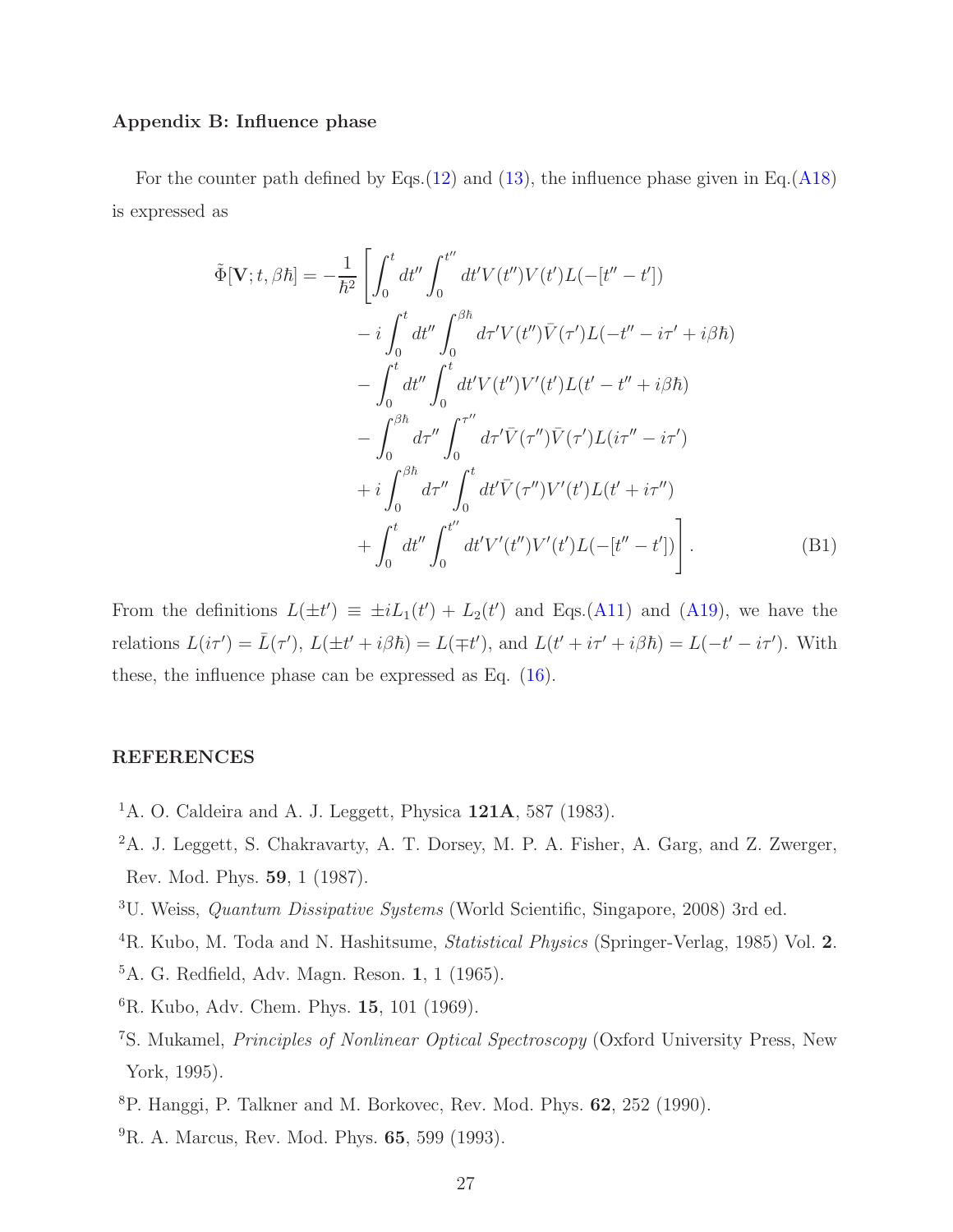- $10V$ . May and O. Kühn, *Charge and Energy Transfer Dynamics in Molecular Systems* (Wiley-VCH, Berlin, 2003).
- <sup>11</sup>H. P. Breuer and F. Petruccione, *The Theory of Open Quantum Systems* (Oxford University Press, New York, 2002).
- <sup>12</sup>E. B. Davies, *Quantum Theory of Open Systems* (Academic Press, 1976).
- V. Gorini, A. Frigerio, M. Verri, A. Kossakowski, and E. C. G. Sudarshan, Rep. Math. Phys. 13, 149 (1978).
- H. Spohn, Rev. Mod. Phys. 52, 569 (1980).
- $15R$ . Dümcke and H. Spohn, Z. Phys. B 34, 419 (1979).
- P. Pechukas, Phys. Rev. Lett. 73, 1060 (1994).
- $17K$ . F. F. Romero, P. Talkner and P. Hanggi, Phys. Rev. 69, 052109 (2004).
- $18A$ . Frigerio, J. T. Lewis and J. V. Pulé, Adv. Appl. Math. 2, 456 (1981).
- $19A$ . Frigerio, J. T. Lewis and J. V. Pulé, J. Approx. Theor. 45, 310 (1985).
- Y. Tanimura, J. Phys. Soc. Jpn. 75, 082001 (2006).
- $21F$ . Shibata, Y. Takahashi, N. Hashitsume, J. Stat. Phys. 17, 171 (1977).
- S. Chaturvedi, F. Shibata, Z. Phys. B 35, 297 (1979).
- G. Nan, Q. Shi, and Z. Shuai, J. Chem. Phys. 130, 134106 (2009).
- M. Ban, S. Kitajima, F. Shibata, Phys. Lett. A, 374, 2324 (2010).
- $25A$ . Ishizaki and Y. Tanimura, Chem. Phys.  $347$ ,  $185$  (2008).
- Y. Tanimura and A. Ishizaki, Acc. Chem. Res. 42, 1270 (2009).
- ${}^{27}R$ . Egger and C. H. Mak, Phys. Rev. B50, 15210 (1994).
- N. Makri, J. Math. Phys. 36, 2430 (1995).
- J. Cao, L. W. Ungar and G.A. Voth, J. Chem. Phys  $104$ ,  $4189$  (1996).
- N. Makri and D. E. Makarov, J. Chem. Phys. 102, 4600 (1995); 102, 4611 (1995).
- M. Thorwart, P. Reimann and P. Hänggi, Phys. Rev. E 62, 5808 (2000).
- E. Bukhman and N. Makri, J. Phys. Chem. A 111, 11320 (2007).
- V. Jadhao and N. Makri, J. Chem. Phys. 129, 161102(2008).
- N. S. Dattani, F. A. Pollock, D. M. Wilkins, Q. Phys. Let. 1, 35 (2012).
- N. S. Dattani, Computer Physics Communications 184, 2828 (2013).
- Y. Tanimura and R. Kubo, J. Phys. Soc. Jpn. 58, 101 (1989).
- Y. Tanimura, Phys. Rev. A41, 6676 (1990).
- A. Ishizaki and Y. Tanimura, J. Phys. Soc. Jpn. 74, 3131 (2005).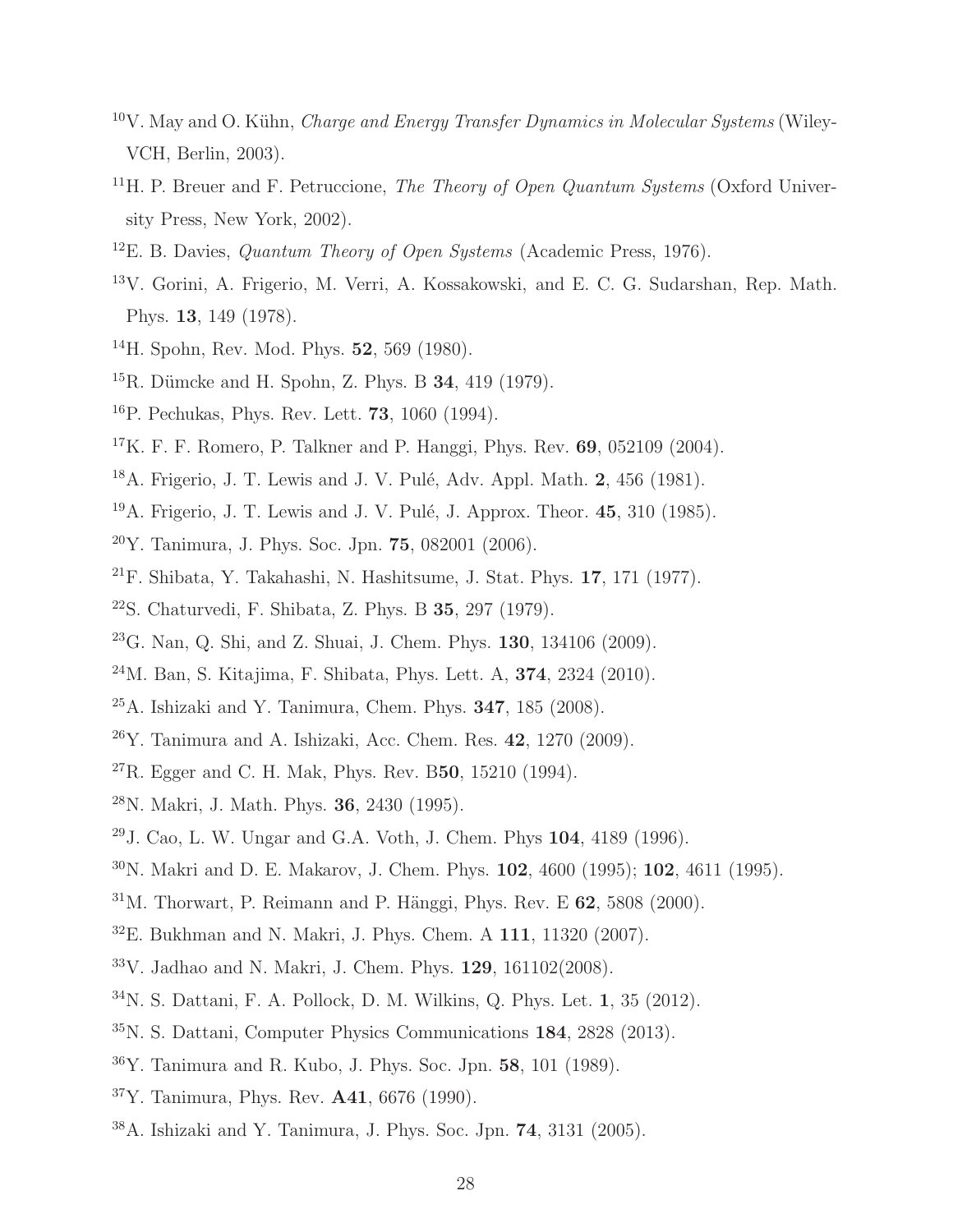- R. X. Xu, P. Cui, X. Q. Li, Y. Mo, and Y. J. Yan, J. Chem. Phys. 122, 041103 (2005).
- P. Han, R. X. Xu, B. Li, J. Xu, P. Cui, Y. Mo and Y. J. Yan, J. Phys. Chem. B 110, 11438 (2006).
- Y. Tanimura and S. Mukamel, J. Phys. Soc. Jpn. 63, 66 (1994).
- M. Tanaka and Y.Tanimura, J. Phys. Soc. Jpn. 78, 073802 (2009).
- M. Tanaka and Y.Tanimura, J. Chem. Phys. 132, 214502 (2010).
- Y. Tanimura, J. Chem. Phys. 137, 22A550 (2012).
- $^{45}$ C. Kreisbeck and T. Kramer, J. Phys. Chem. Lett. 3, 2828 (2012).
- J. Ma, Z. Sun, X. Wang, and F. Nori, Phys. Rev. A 85, 062323 (2012).
- J.-J. Ding, R.-X. Xu, Y.-J. Yang, J. Chem. Phys. 136, 224103 (2012).
- H. Liu, L. Zhu, S. Bai, and Q. Shi, J. Chem. Phys. 140, 134106 (2014).
- Y. Tanimura and R. Kubo, J. Phys. Soc. Jpn. 58, 1199 (1989).
- Y. Tanimura, T. Suzuki and R. Kubo, J. Phys. Soc. Jpn. 58, 1850 (1989).
- Y. Tanimura and Y. Maruyama, J. Chem. Phys.  $107$ , 1779 (1997).
- T. Kato and Y. Tanimura, J. Chem. Phys. 120, 260 (2004).
- A. Ishizaki and Y. Tanimura, J. Chem. Phys. 125, 084501 (2006).
- A. Ishizaki and Y. Tanimura, J. Phys. Chem. A 111, 9269 (2007).
- A. Sakurai and Y. Tanimura, J. Phys. Chem. A 115, 4009 (2011).
- A. G. Dijkstra and Y. Tanimura, New J. Phys. 12, 055005 (2010).
- L. Chen, R. Zheng, Q. Shi and Y.-J. Yan, J. Chem. Phys. 132, 024505 (2010).
- L. Chen, R. Zheng, Y. Jing, Q. Shi, J. Chem. Phys. 134, 194508 (2011).
- B. Hein, C. Kreisbeck, T. Kramer, and M. Rodriguez, New J. Phys. 14, 023018 (2012).
- $60C$ . Kreisbeck, T. Kramer and A. Aspuru-Guzik, J. Phys. Chem. B, 117, 9380 (2013).
- ${}^{61}$ H.-P. Breuer, E.-M. Laine, and J. Piilo, Phys. Rev. Lett. **103**, 210401 (2009).
- $62A$ . G. Dijkstra and Y. Tanimura, Phys. Rev. Lett. **104**, 250401 (2010).
- A. G. Dijkstra and Y. Tanimura, Phil. Trans. R. Soc. A 370, 3658 (2012).
- A. G. Dijkstra and Y. Tanimura, J. Phys. Soc. Jpn. 81, 063301 (2012).
- Q. Shi, L. P. Chen, G. J. Nan, R.-X. Xu, Y.-J. Yan, J. Phys. Chem. 130, 084105 (2009).
- J. Hu, R.-X. Xu, Y.-J. Yan, J. Chem. Phys. 133, 101106 (2010).
- B. L. Tian, J. J. Ding, R.-X. Xu, Y.-J. Yan, J. Chem. Phys. 133, 114112 (2010).
- J. Zhu, S. Kais, P. Rebentros, A. Aspuru-Guzik, J. Phys. Chem. B 115, 1531 (2011).
- C. Kreisbeck, T. Kramer, M. Rodriguez, B. Hein, J. Chem. Theor. Comp. 7, 2166 (2011).